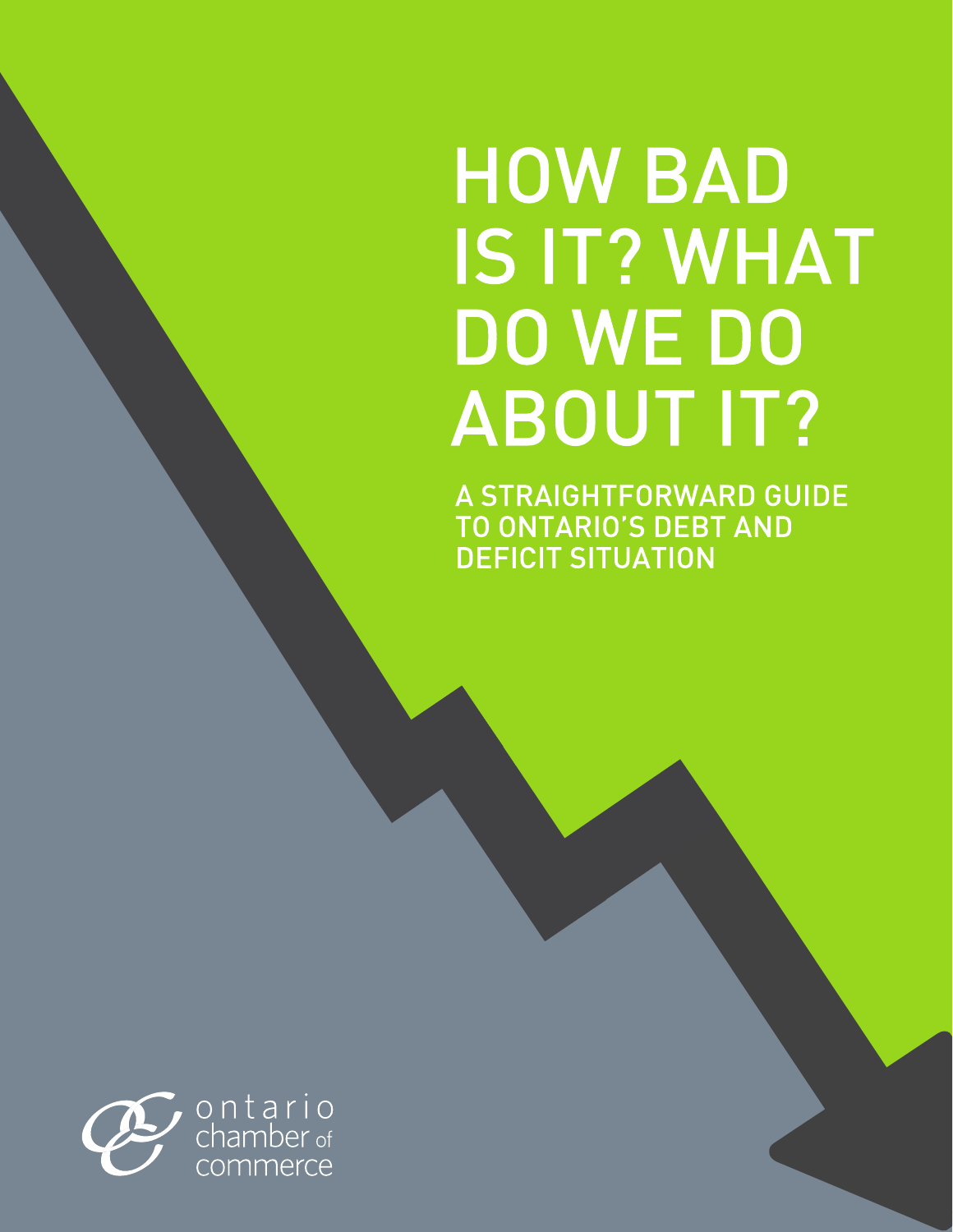# HOW BAD IS IT? WHAT DO WE DO ABOUT IT? A STRAIGHTFORWARD GUIDE TO ONTARIO'S DEBT AND DEFICIT SITUATION

# C Contents

- **Executive Summary 01**
- **Introduction 02**

# **Part 1: How Bad is it? 03**

- 03<sub>-</sub> Ontario's Fiscal Situation
- 06\_ The Case for Urgency
- 10\_ Government: What Will You Do?

#### **Part 2: Six Approaches to Achieving Fiscal Sustainability 11**

- 12\_ Program Review
- 13\_ Alternative Service Delivery
- 14<sub>-Asset Recycling</sub>
- 15 Outcomes-Based Incentives and Accountability in the Public Service
- 16<sub>-</sub> User-Pay Models
- 17\_ Means Testing

#### 18<sub>-</sub> Conclusion

**Works Cited 19**



# About the Ontario Chamber of Commerce

The Ontario Chamber of Commerce (OCC) is a business network of 160 local chambers of commerce and boards of trade in Ontario. Through this network, we are the voice of 60,000 members that range from small businesses to major corporations and industry associations. Together, our members employ over two million people and produce nearly 17 percent of Ontario's GDP.

Visit us at occ.ca and follow us @OntarioCofC.

# **How Bad is it? What do we do about it? A Straightforward Guide to Ontario's Debt and Deficit Situation**

by Josh Hjartarson and Scott Boutilier ISBN Print: 978-1-928052-13-5 ISBN PDF: 978-1-928052-14-2 ©2014 Ontario Chamber of Commerce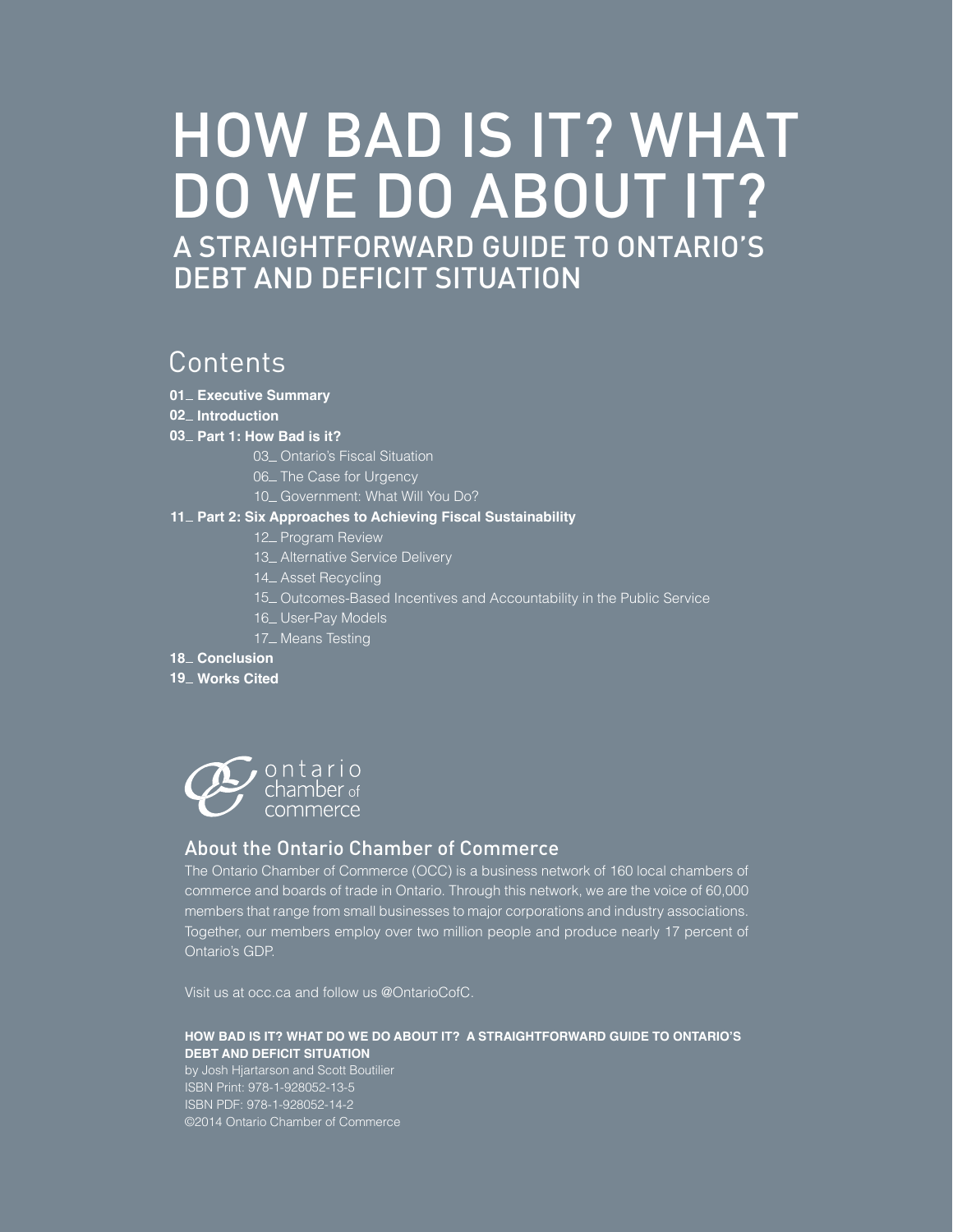# EXECUTIVE SUMMARY

Ontario's debt and deficit situation is a hot topic of discussion in the province. Some experts are calling it a crisis and think that the Government of Ontario should be taking every step possible to balance its books. Others believe that Ontarians should not be concerned, that the province's debt and deficit situation is sustainable, and that it will resolve itself as the economy returns to growth. Who is right and who is wrong?

The goal of this report is to provide a frank and straightforward account of Ontario's current fiscal situation. To do this, we analyze the province's fiscal history and examine the 'big picture' economic and demographic trends that are likely to impact the province's bottom line moving forward.

Based on this analysis, we find that Ontarians should be very concerned about the direction in which the province is heading. Ontario's fiscal situation is becoming increasingly dire, though we have not yet reached a crisis point. That said, we are likely to reach a state of crisis unless the province cuts spending and changes the ways it does business.

Over the past few decades, Ontario has been digging itself deeper into the red on a near-permanent basis. Governments of all political stripes have spent more than they have collected in revenues.

There is no ignoring the impact of recessions in the early 1990s and late 2000s. However, governments have failed to reduce their debt loads when the economy was performing well. By not doing so, our province has been set on an unsustainable path.

Ontario's precarious fiscal situation has negative consequences for all of us: it deters investment and reduces the government's capacity to make productive investments. Further, it compromises the government's capacity to respond to any future economic downturns.

Factor in aging population and a slow-growth economy, and the situation gets worse—both will put even more pressure on the provincial budget and make a large, persistent debt and deficit much more difficult to address. For instance, as the population ages, how will our shrinking workforce (i.e. tax base) afford to pay for necessary increases in health care spending?

We present six approaches in the second half of this paper that the government can take to reduce its spending and to begin paying down its accumulated debt. These include adopting alternative service delivery models, embracing asset recycling for some government assets, and introducing user-pay models for some services. These approaches also offer a means to improve the efficiency and effectiveness of government programs.

As noted in the 2014 provincial budget, "(t)he people of Ontario expect their government to be able to continue to provide high-quality public services and opportunities now and for generations to come" (Ontario Ministry of Finance, 2014a, 259). Unless government acts boldly and quickly, its capacity to achieve this goal will be severely compromised.

# An Inconvenient Truth: Ontario's Debt and Deficit by the Numbers

- In 2013-2014, the Government of Ontario spent \$10.5 billion more than it collected in revenue. This will increase to \$12.5 billion in 2014-2015
- To achieve its deficit-elimination goal of 2017-2018, the government must reduce the deficit by over \$4 billion per year for the next three years
- For 18 of the past 25 years, governments in Ontario have run a budget deficit
- Ninety-three percent of businesses in Ontario believe that eliminating the deficit is an important priority (OCC Quarterly Policy Survey, February 2014)
- Ontario's net debt in 2013-2014 was \$267.2 billion. The cost of servicing this debt is \$10.6 billion in interest per year, or \$29 million per day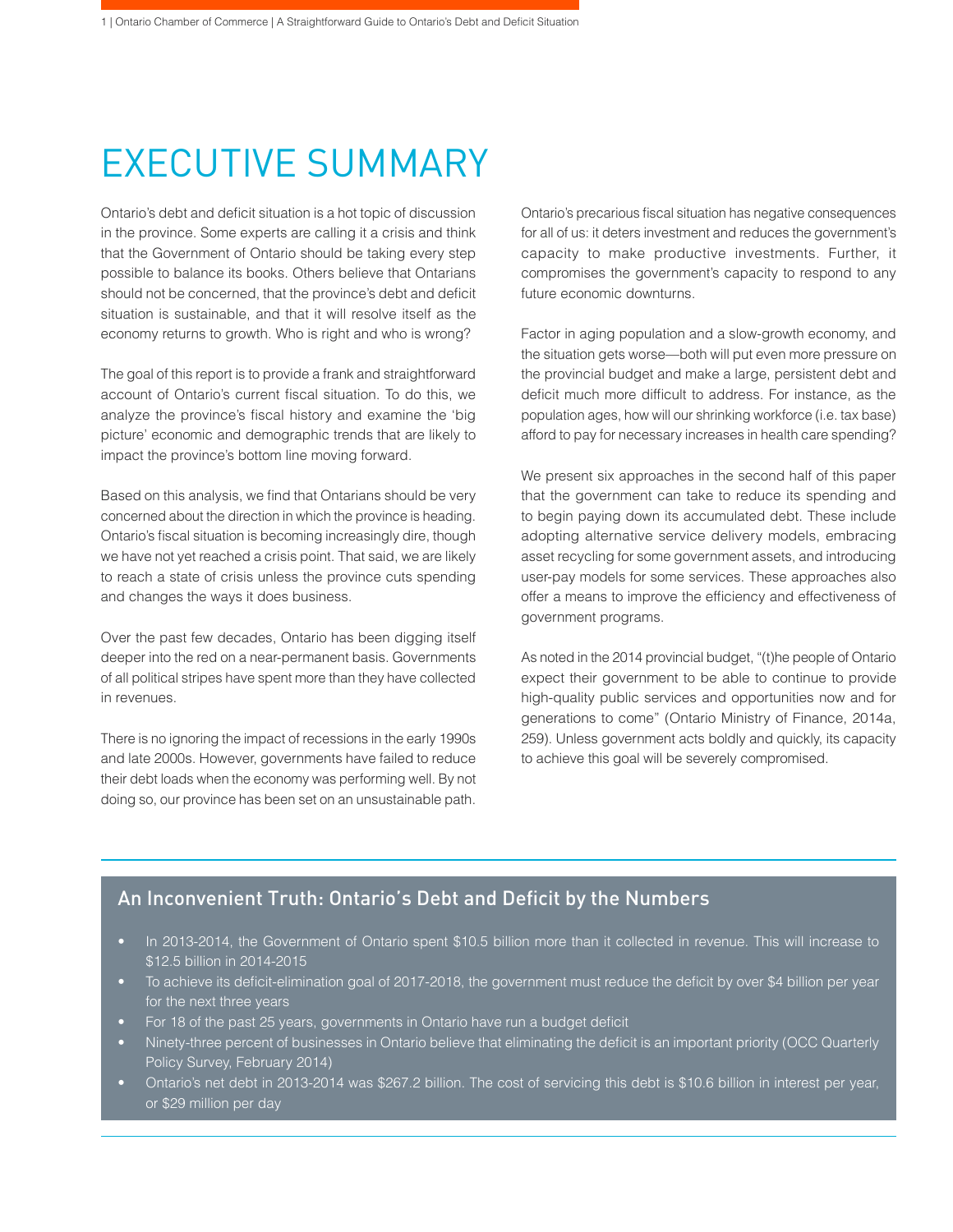# INTRODUCTION

For all but seven of the past 25 years, Ontario's governments have spent more than they have collected in revenues. As a result, the province's debt has grown significantly.

In the most recent provincial election, all political parties acknowledged Ontario's troubling fiscal situation but presented voters with starkly different approaches to address it. With the election now over, the time is right for a straightforward conversation about Ontario's finances and what to do to balance the province's books.

This report seeks to address a fundamental question: How concerned should Ontarians be with the province's fiscal situation?

The people of Ontario expect their government to be able to continue to provide high-quality public services and opportunities now and for generations to come. Therefore, there is an obligation to ensure that the cost of these supports does not lead to unsustainable debt levels and high interest costs for future generations.

This report is divided into two parts. In Part 1, we assess the status of Ontario's fiscal situation. To do this, we conduct a simple analysis of Ontario's fiscal history. We also examine the 'big picture' economic and demographic trends in the province that are likely to impact its bottom line going forward. We find that Ontarians should be very concerned with the province's fiscal situation.

In Part 2, we provide six approaches to reordering the way government does business that will go a long way in helping government to balance its books and to begin paying down its debt. We examine how other governments have succeeded in achieving fiscal sustainability while retaining their capacity to provide vital public services and make productive investments that will help foster economic growth.

Together with our members, we do not support slash and burnstyle cuts to programs and services that Ontarians value. This approach compromises the quality and accessibility of public services, and fails to deliver savings in the long run. This said, government has a responsibility to improve the efficiency of its own operations before considering across the board tax increases to boost revenues.

The goal of this report is to increase public understanding about the critical fiscal issues facing Ontario and highlight how important it is to take action now. We hope that this report provokes a more informed conversation about the tough choices ahead.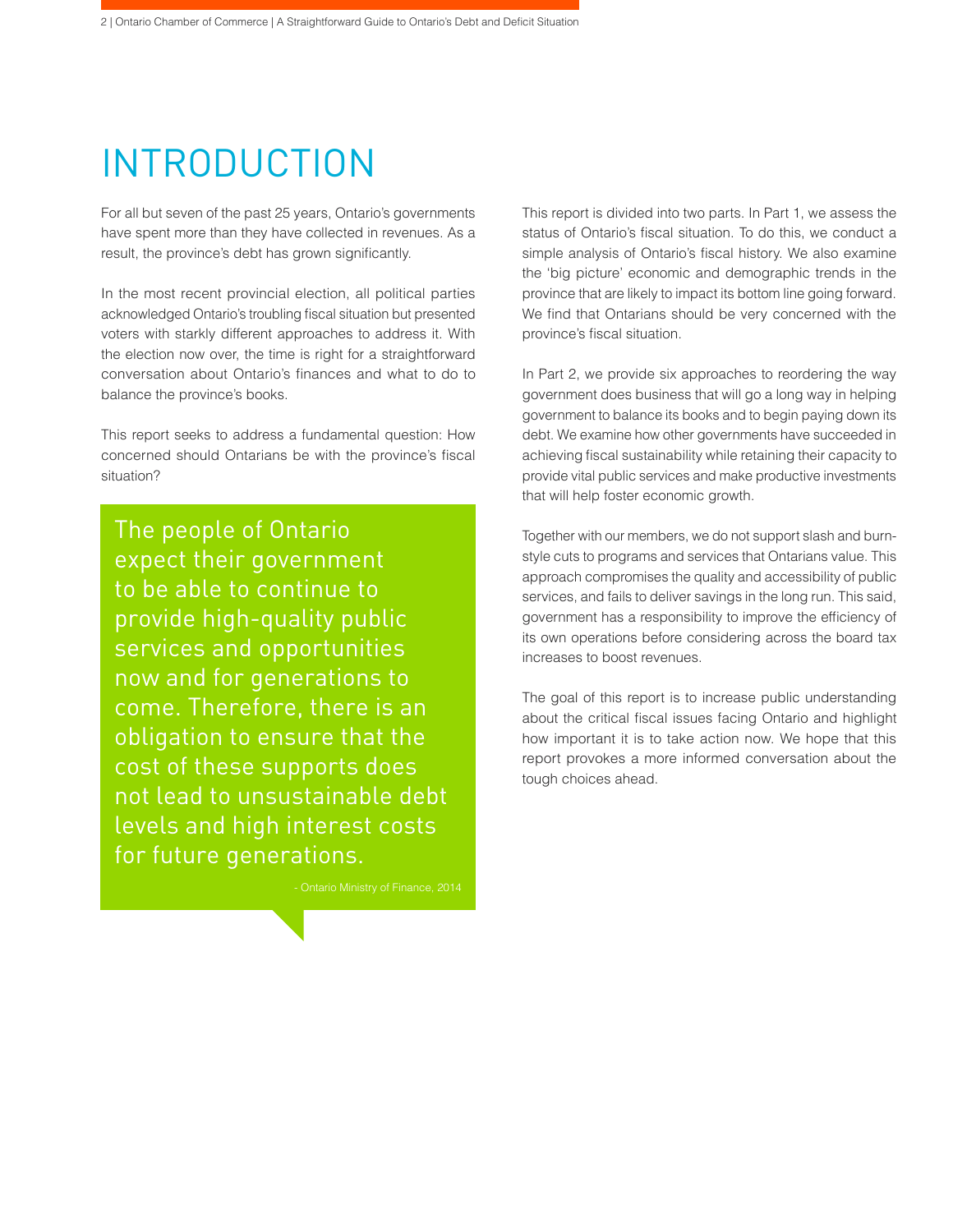# PART 1: HOW BAD IS IT?

# ONTARIO'S FISCAL **SITUATION**

This section summarizes Ontario's current fiscal situation and asks: how did the province end up so deep into debt?

In the 2013-2014 fiscal year, the Government of Ontario spent \$10.5 billion more than it collected in revenue. This deficit will increase the province's net debt to \$267.2 billion. To service this debt, Ontario will pay \$10.6 billion in interest payments, otherwise known as interest on the debt (IOD) (Ontario Ministry of Finance, 2014d).

Ontario has the highest net debt of any province in Canada and the second-highest debt on a per capita (i.e. per person) basis. In 2012-2013, Ontario's net debt exceeded that of Quebec (the second-most indebted province) by \$75 billion and that of British Columbia (the third-most indebted province) by over \$200 billion. In the same year, Ontario's per capita debt was approximately \$18,600, second only to Quebec (Figure 1). On the whole, Ontario's fiscal situation appears poor relative to other provinces.

Figure 2 is merely illustrative. Ontario's fiscal situation, as a subnational jurisdiction, is not directly comparable to the situations in sovereign countries such as Greece. However, it does suggest that Ontario is doing better than many countries that have tipped over or face the prospect of a fiscal cliff. The Figure is also a useful reminder that a jurisdiction's fiscal health can worsen in a relatively short period of time.

# **Figure 1: In 2012-2013, Ontario's per capita debt was the second-highest among provinces**



Source: TD Economics, 2014; Statistics Canada



# **Figure 2: Ontario is better off than other jurisdictions experiencing fiscal woes**

Source: International Monetary Fund, 2014; Ontario Ministry of Finance, 2014a \*National figures aggregate data from all levels of government -<br>\*\*Fstimated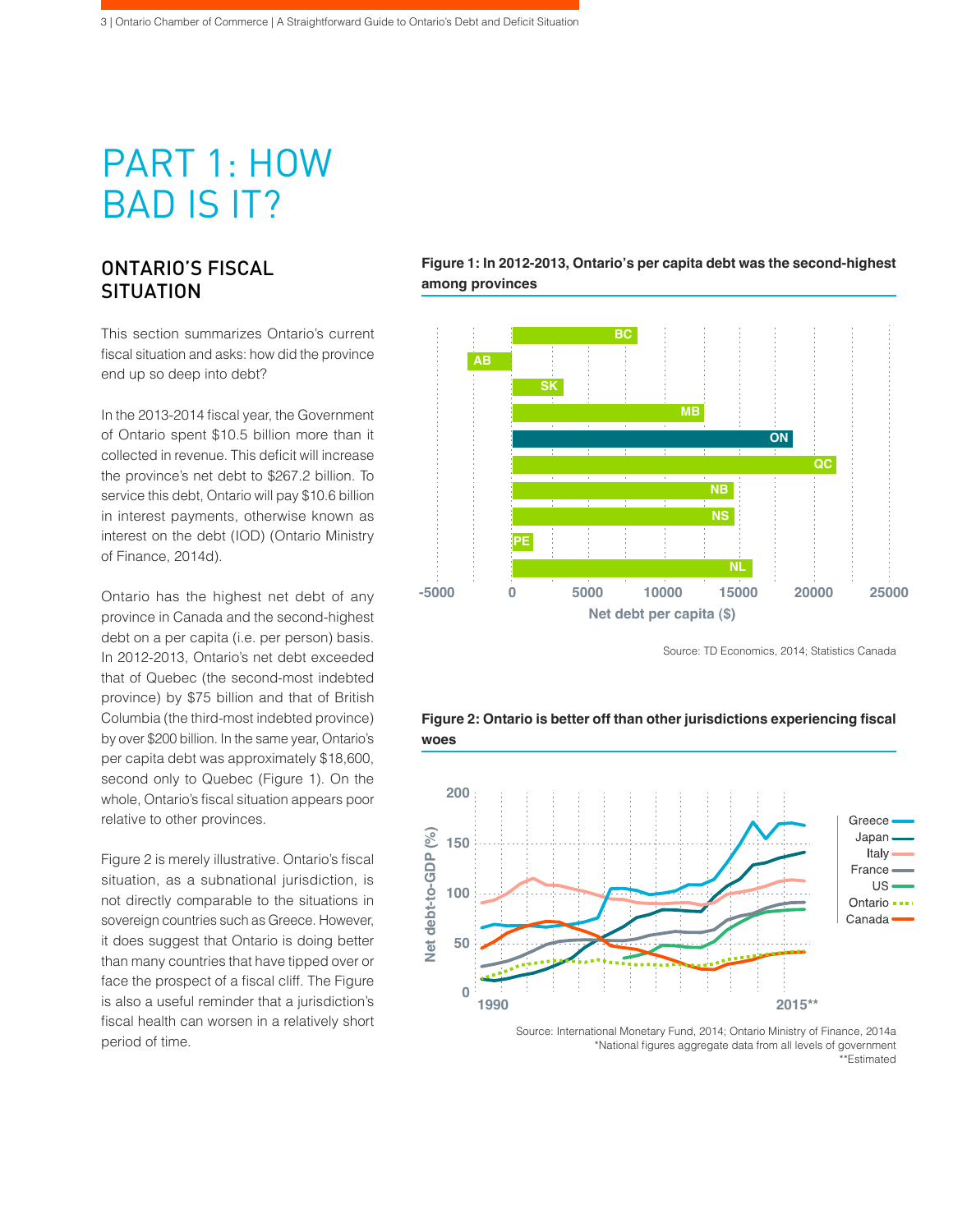# **HOW DID THE PROVINCE END UP SO DEEP INTO DEBT?**

Figures 3 and 4 provide an overview of Ontario's fiscal situation over the past 25 years. In Figure 3, it is clear that the financial crisis of 2008 and subsequent government stimulus spending had a significant impact on Ontario's debt and deficit. From 2007-2008 to 2009-2010, the province's fiscal balance shifted from a small surplus to a \$19 billion deficit.

While there is no doubt that the most recent recession had a large impact on our current fiscal balance, it does not tell the whole story.

Since 1990, Ontario's debt has grown from \$38.4 billion to an estimated \$267.2 billion today (Figure 4). It has grown despite periods of strong economic growth and was driven by continuous government deficits. Government collected more revenue than it spent only seven times since 1990 (Figure 3).

From 1990-2014, Ontario's debt-to-GDP ratio grew from 13.4 percent to 38.9 percent.

Multiple recessions during this period contributed substantially to the cumulative debt; government chose not to pay down debt levels during periods of sustained economic growth. Instead, governments of all political stripes continued to run deficits and pile on more debt, including during the current five year recovery (Simpson, 2012).

Indeed, there appears to be a fundamental and near-permanent imbalance between what the provincial government spends and what it collects in revenues. This imbalance, sometimes called a structural deficit, is becoming unsustainable and needs to be addressed for reasons we discuss later.





Source: Ontario Ministry of Finance, 2014d; TD Economics, 2014 \*Estimated



**Figure 4: Ontario's net debt has grown consistently over the past 25 years both within and outside of recessionary periods**

Source: Ontario Ministry of Finance, 2014b, 2014d; TD Economics, 2014 \*Note: Shaded area indicates recession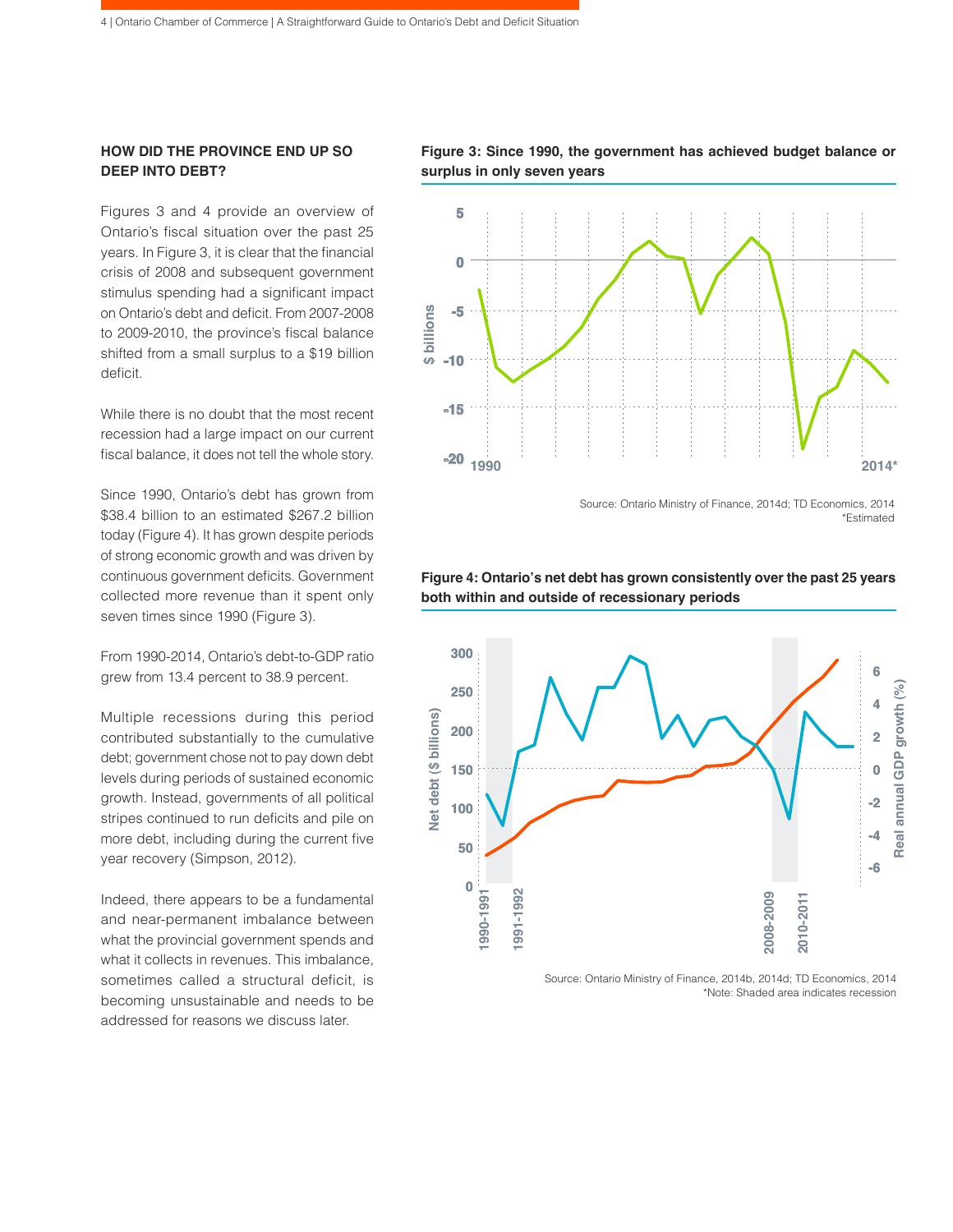#### **THE FISCAL OUTLOOK**

In the near-term, the fiscal outlook is not positive. In 2014-2015, the deficit is expected to increase to \$12.5 billion and the debt will grow to \$289.3 billion (Ontario Ministry of Finance, 2014a).

Interest payments will also grow as a component of spending. In 2014-2015, the province will pay \$11 billion to service the debt, or 8.4 percent of its total spending. As Figure 5 shows, this is the fourth-highest expense in the province, and is more than what is spent on colleges, universities, and training programs for the unemployed, combined.

According to Ontario's Ministry of Finance, the accumulated debt will continue to consume more and more public dollars over the next few years (2014a). In fact, interest payments will be the fastest growing cost for the province until at least 2016-2017; they are expected to increase by 7.9 percent from 2013-2014 to 2016-2017, while total program spending is expected to increase by only 1.1 percent. During this time, interest payments will grow from 8.3 percent of government spending to 10 percent.

Within the next three years, Ontario's debt is set to rise by a total of \$48 billion. At this point, interest spending will have increased to \$14.2 billion per year (Stewart and Fields, 2014).

Examining interest from a revenue perspective is more telling. In 2013-2014, the cost of servicing the debt will be equal to approximately 9.1 percent of total revenue. By 2016-2017, this proportion is projected to grow to 10.3 percent (Figure 6). In other words, for the next few years, the growth in interest payments is expected to outpace the growth in the government's income.

**Figure 5: In 2014-2015, interest payments will exceed spending on the postsecondary and training sector**



Source: Ontario Ministry of Finance, 2014a. \*"Other Programs" groups together all other government program spending



# **Figure 6: Interest payments as a proportion of total government revenue will increase until at least 2016-2017**

Source: Ontario Ministry of Finance, 2014a, 2014d.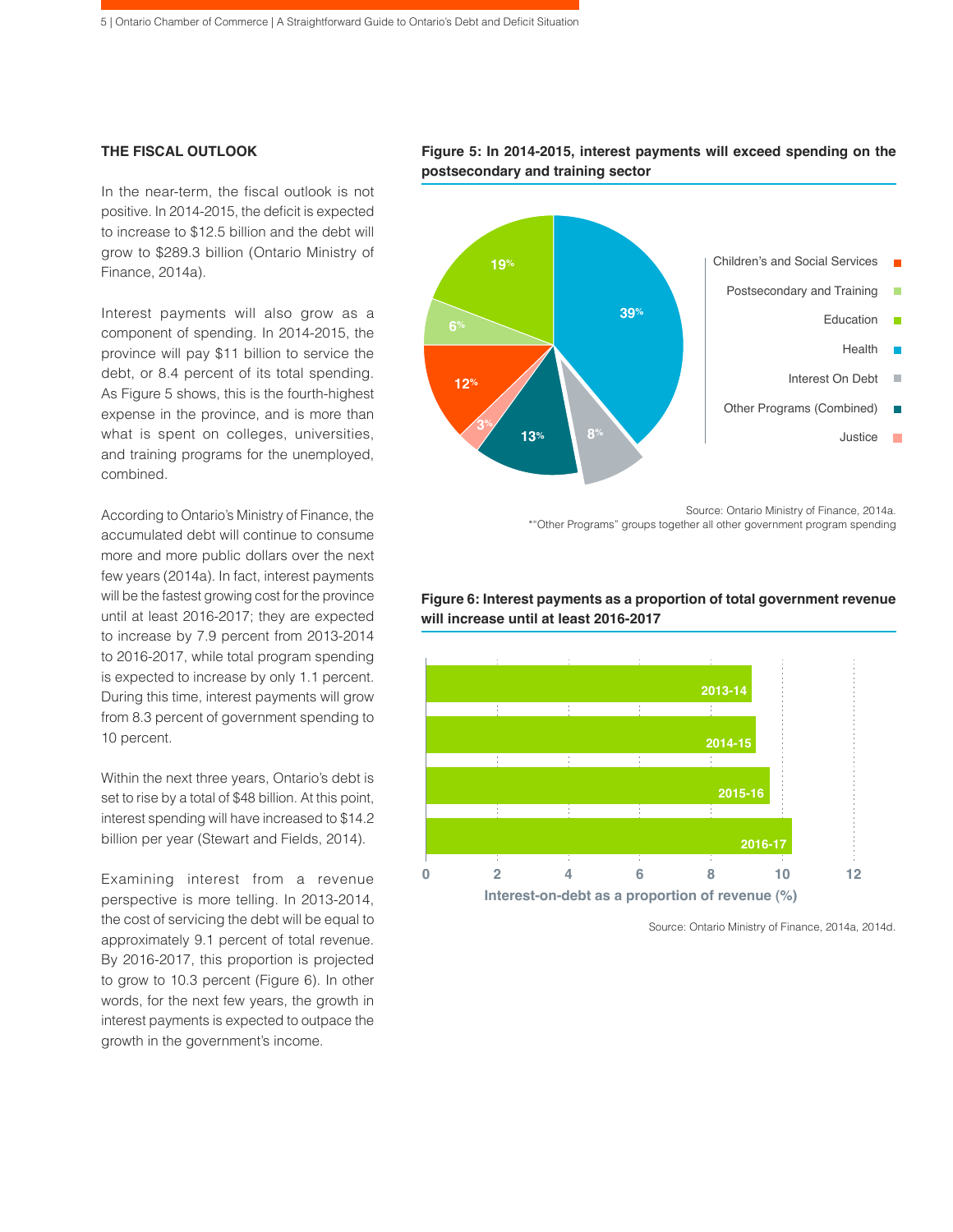Overall, this assessment of Ontario's fiscal situation reveals that Ontarians can expect to see sustained deficits, a growing debt, and increasing debt payment obligations. Why should we be concerned by these fiscal trends?

# THE CASE FOR URGENCY

As this report demonstrates, Ontario's debt load has been steadily increasing since the 1990s and will continue to increase for the next several years unless bold steps are taken now to reduce it. This section details the reasons why Ontarians should be concerned about the province's fiscal situation and makes the case for urgency in addressing it.

# **PRESSURE ON GOVERNMENT SPENDING WILL INCREASE**

For the next few decades, there will be considerable pressure on government to spend more. According to the Ontario Ministry of Finance, this pressure will be driven mainly by an aging population (2014c). Without a serious plan to tackle its deficit, the government will be hard pressed to meet its new spending obligations without going further into debt.

Ontario's population of seniors is expected to double by 2035 (from 1.9 million to 4.1 million). As a result, pressure on government spending will be driven by increased demand for certain government services. As stated by Ontario's Ministry of Finance, "the provincial government spends on average three times more per capita on health care for seniors than for the overall population" (2014c, pg. 26). The Ministry projects that an aging population will increase cost pressures on public health spending by over one percent annually.

The aging population will also increase spending pressure on other programs that serve seniors, such as community and social services (Ibid.).

# PRODUCTIVE DEBT VS. UNPRODUCTIVE DEBT

While calling for fiscal restraint, the OCC and its members are also lobbying government to invest in critical infrastructure, such as public transit in the Greater Toronto and Hamilton Area and a road to the Ring of Fire. Is the OCC contradicting itself on the debt and deficit issue?

Taking on debt makes sense in certain situations, but is irresponsible in others. *Productive debt* is debt accumulated to underwrite spending that generates a high return on investment or to support countercyclical spending that keeps people employed during economic downturns. *Unproductive debt* is accumulated when government borrows continuously to finance its day-to-day operations.

Investing in critical infrastructure is an example of using debt productively. According to the Conference Board of Canada, every dollar that government invests in public infrastructure generates a \$1.11 return in real GDP (Antunes et al., 2010). In the Greater Toronto and Hamilton Area, investments in transportation and transit infrastructure would help recoup the six billion dollars in lost productivity due to congestion each year (Metrolinx, 2008). Similarly, the OCC has calculated that a two billion dollar road to the Ring of Fire will unlock up to \$30 billion in economic activity. Moreover, government would recoup its investment in approximately ten years (OCC, 2014).

The accumulation of unproductive debt over the past 25 years in Ontario is crowding out government's capacity to take on productive debt and make the investments necessary to spur growth.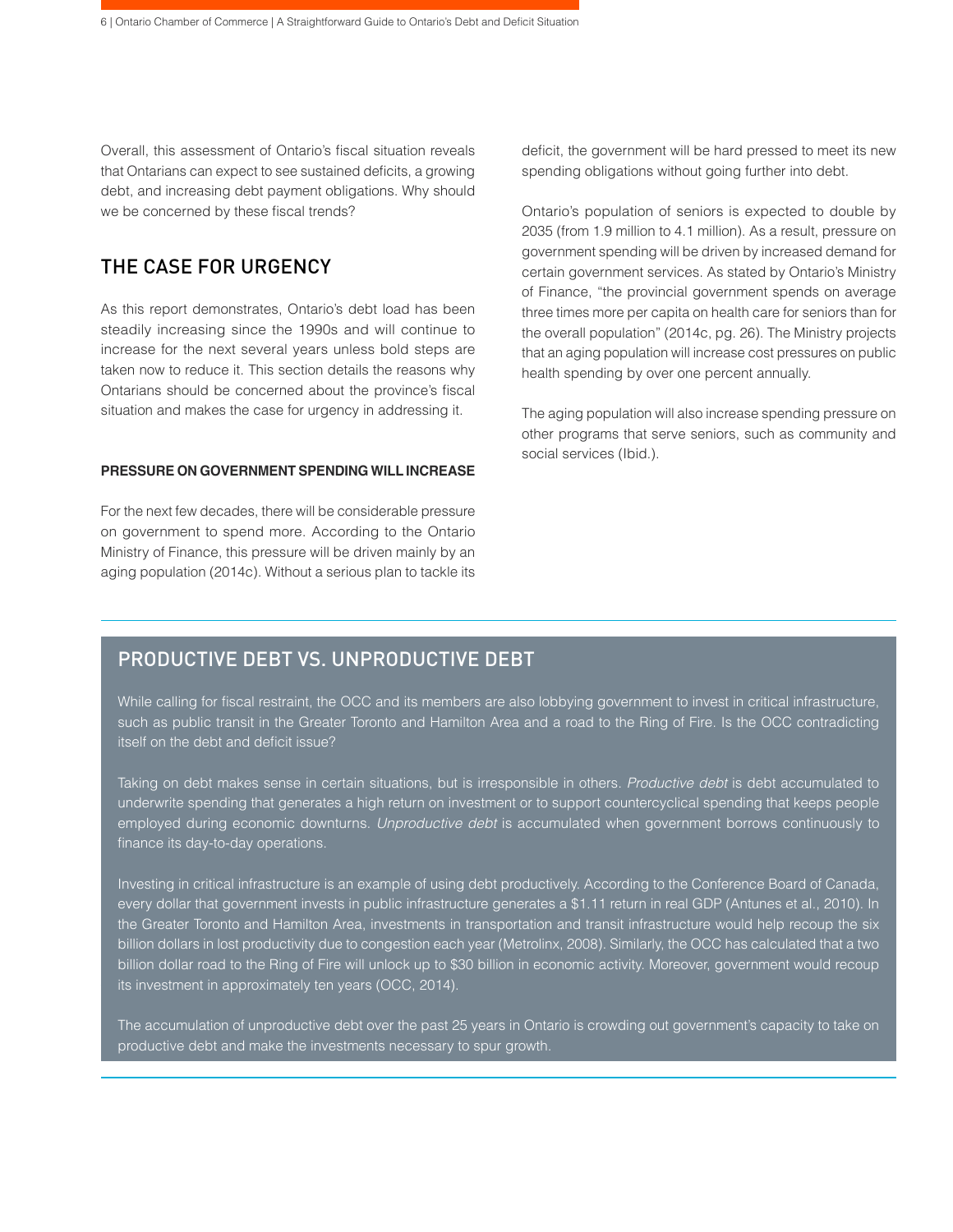From the mid-1970s to the end of the 1990s, Ontario persistently underinvested in its infrastructure capital stock (Figure 7). As a result, the province has both a serious infrastructure deficit, especially in transit and transportation, and an existing infrastructure stock that is deteriorating.

The current fiscal situation is a substantial barrier to addressing both the demographic and infrastructure challenges. Without bold and swift action to improve the fiscal situation, the government will be limited in its ability to respond to these growing spending pressures.

#### **INTEREST RATES WILL RISE**

The effective interest rate that Ontario pays to service its debt has declined from 10.9 percent in 1990 to 3.9 percent today (Figure 8). As a result, the cost of servicing that debt has become much cheaper, even as Ontario's total debt burden has increased. In 2011- 2012, Ontario paid less interest than in 2000- 2001, despite a 93 percent increase in net debt during that period (Ontario Ministry of Finance, 2013).

While interest rates are likely to remain low in the near- and medium-term, a future increase is inevitable (Canadian Press, 2014). When interest rates do eventually go up, the debt will be much more expensive to service. The Ontario Ministry of Finance estimates a one percent increase in interest rates would, based on its current debt, increase Ontario's interest payments by \$400 million (2014a).

Increased interest payments on the debt will further crowd out government's capacity to spend on programs and services valued by Ontarians, such as education, health care, and transportation.

**Figure 7: Significant underinvestment in infrastructure from 1975-2000 left Ontario with an aging capital stock that needs to be renewed**



Source: Ontario Ministry of Infrastructure, 2011





Source: Ontario Ministry of Finance, 2014a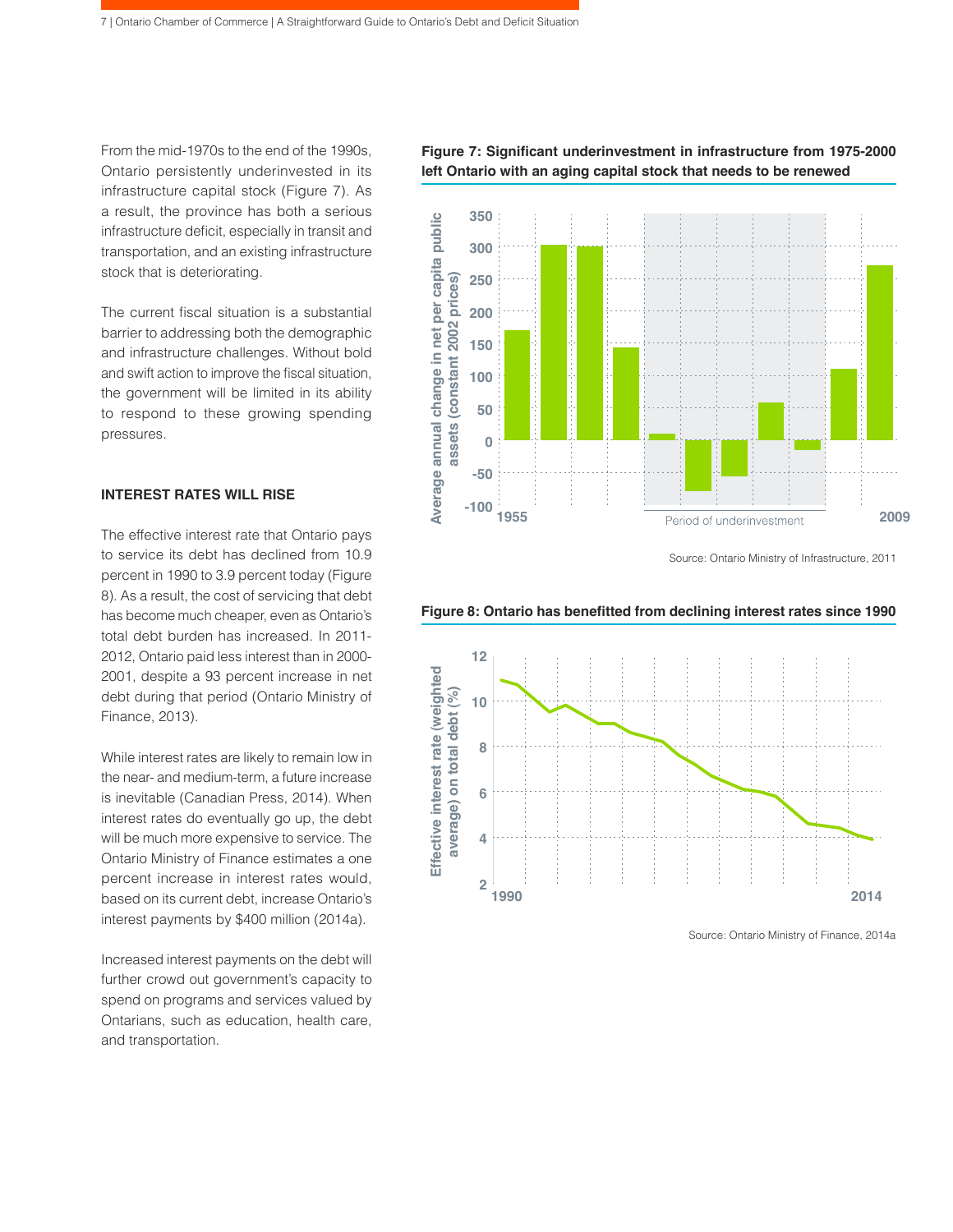# **ECONOMIC GROWTH WILL BE SLOWER IN THE FUTURE**

Ontario will not grow its way out of debt. According to the Ontario Ministry of Finance (2014c), the province will experience slower economic growth for the next 20 years. From 1982-2013, Ontario's average annual real GDP growth was 2.6 percent. From 2014- 2035, average growth in the economy is expected to be only 2.1 percent per year. This is because some of the key drivers of economic growth are expected to underperform relative to historical trends.

Ontario's aging population will be a significant drag on growth. Over the past few decades, the province's economy has benefitted significantly from a growing labour force. However, while our population will continue to grow, the graying of Ontario's population means that we can no longer rely on a growing labour force to drive economic growth (Figure 9).

From 1971-2013, the core working-age population in Ontario grew by an average of 1.5 percent per year. For the next 20 years, this figure will drop to 0.5 percent, as the number of workers that are retiring will drastically exceed the number of new entrants into the workforce. Ontario will be increasingly dependent on increased immigration to grow its labour force (Ontario Ministry of Finance, 2014c).

Worker productivity is another key driver of economic growth in the province. If Ontario is to keep up the pace of economic growth it experienced in the past, any decreases in labour force growth will need to be offset by making the smaller pool of workers more productive.

However, labour productivity in Ontario has stagnated over the past decade (Figure 10). Our labour market productivity growth has also lagged relative to the United States, where productivity has grown at 2.4 percent annually since 2001, compared with only 0.4 percent in Ontario (Ibid.).

#### **Figure 9: By 2035, almost 1/4 of Ontarians will be over 65 years of age**



Source: Ontario Ministry of Finance, 2014c \*Estimated





Source: Ontario Ministry of Finance, 2014c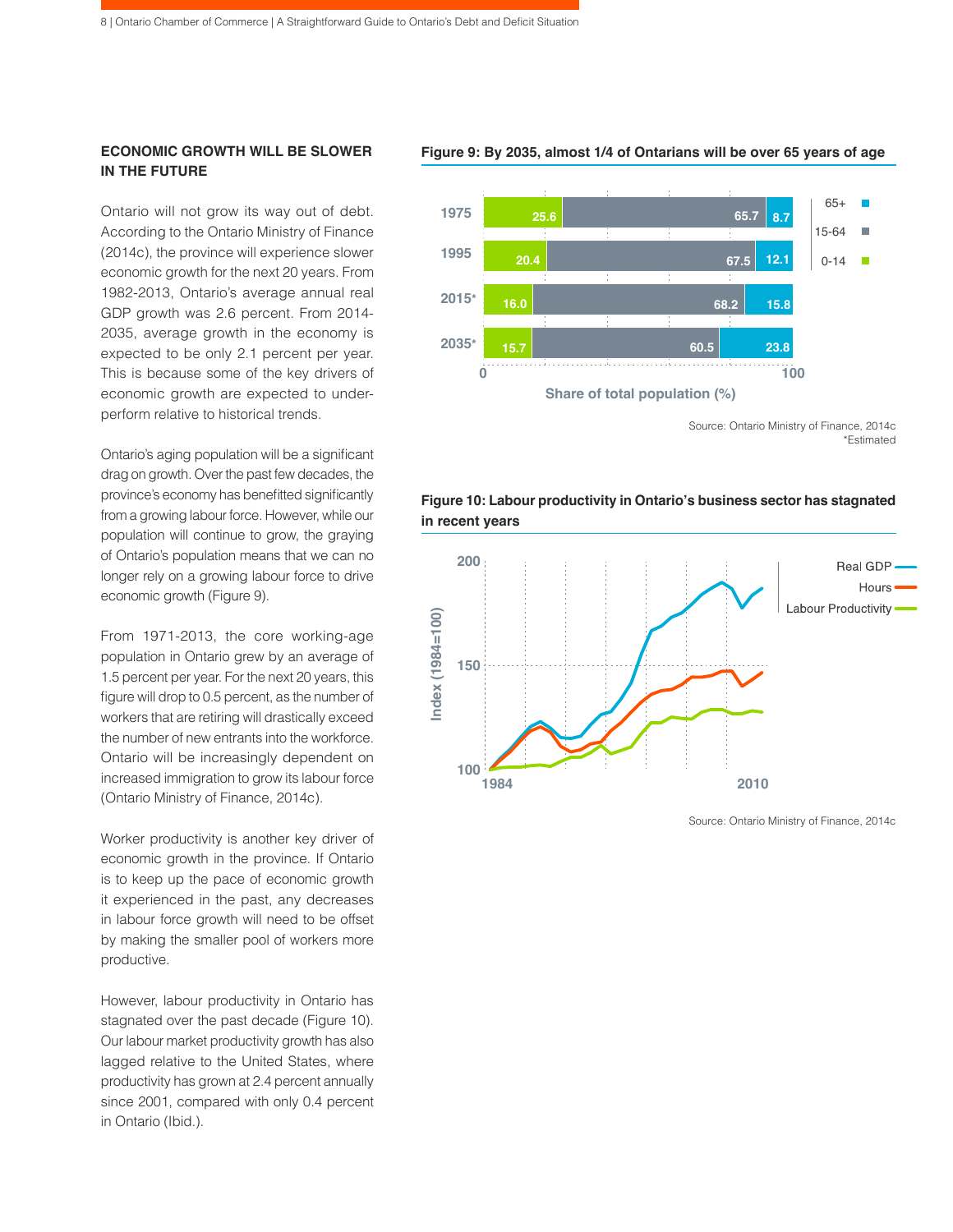As the pressure to spend on programs to service Ontario's aging population grows, the relative tax burden on Ontario's shrinking workforce to pay for those programs will increase (Boivin, 2012). An increased tax burden will reduce the purchasing power among working-age Ontarians and be a further brake on growth.

In short, government will face two related pressures as a result of its aging population. First, demand for some services such as health care will increase. Second, a shrinking workforce will also reduce the overall tax base used to fund these services. Barring drastic improvements in overall productivity in the economy, Ontario is likely to experience slower growth for the foreseeable future. Government will need to take bold action to ensure that future generations of workers are not saddled with an unsustainable (and unfair) debt burden.

# **BUSINESS CONFIDENCE IS ERODING**

According to a recent OCC survey, 93 percent of businesses in the province believe that eliminating the deficit should be a top priority for government (OCC Quarterly Policy Survey, February 2014).

Following the release of Ontario's 2014 Budget, Moody's Investors Service, as well as other credit agencies, revised their respective Ontario outlooks to 'negative'. When markets demonstrate waning confidence in the province's fiscal situation, businesses tend to become wary of investing. Rightly or wrongly, business tends to look at a government's fiscal situation as a proxy for the overall health of an economy. The perceived threat of higher taxes to pay down the debt may also depress investment (Scarth 2014).

The negative outlook for the provincial fiscal situation has not yet resulted in higher borrowing costs for the government. But investors will eventually demand a higher return on their investment in provincial debt, which will increase the cost of servicing the debt and cut into other program spending (Ontario Ministry of Finance, 2014a).

# **GOVERNMENT'S CAPACITY TO RESPOND TO FUTURE SHOCKS IS DIMINISHED**

The current aggregate debt situation will constrain the government's capacity to respond to unpredictable external shocks, such as a global economic crisis. This is particularly worrying, as the provincial and federal governments invested

heavily to help Ontarians get through the worst of the recent recession. For example, both governments invested over \$13 billion to protect the auto sector. Given our current fiscal health, the provincial government may not be able to take similar steps in the future without significantly increasing the overall cost of borrowing and pushing the province to a fiscal precipice.

#### **THERE IS A GROWING BURDEN ON FUTURE ONTARIANS**

Arguably, the clearest case for bold action to address the high and increasing debt load is intergenerational fairness. The accumulation of debt means that future generations will face a wicked dilemma. They will have to either pay much more to maintain the diversity and quality of services that have benefitted current and previous generations, or enjoy less access to and lower quality public services.

The urgency of the situation is compounded by an aging population and lower projected growth. Both will greatly increase the percentage of income each individual worker will need to pay in the future to service the accumulated debt and maintain public service levels.

As noted in the 2014 provincial budget, the provincial government has made a commitment to provide high-quality services "for generations to come" (Ontario Ministry of Finance, 2014a, 259). Unless the government acts boldly and quickly to eliminate its deficit and begin paying down its debt, its capacity to achieve this goal will be severely compromised.

# **WE ARE NOT AT THE TIPPING POINT, BUT THERE IS A CLEAR CASE FOR URGENCY**

If governments borrow too much, or borrow unsustainably, they may reach the so-called 'tipping point', when "the level of indebtedness could substantially increase borrowing costs and or/prevent access to capital markets" (Ontario Ministry of Finance, 2013).

In other words, a tipping point is the point at which government can no longer afford to simultaneously service its debt and also run day-to-day public services and programs. Most studies place the tipping-point at a net debt-to-GDP ratio of 80 to 90 percent (Ibid.). With a net-debt-to-GDP ratio of less than 40 percent, the province's fiscal situation appears far from crisis.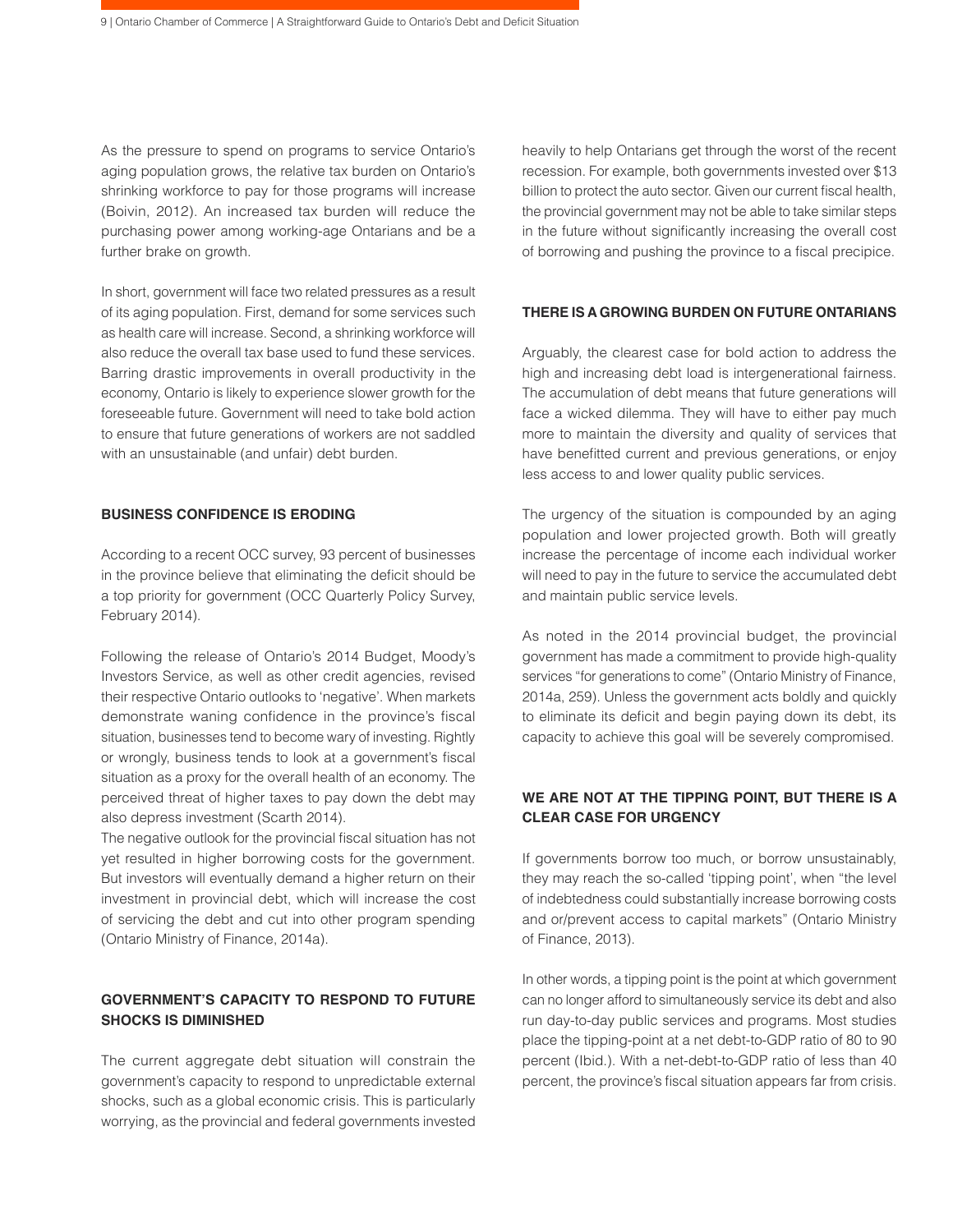Based on the analysis above, there is a case for addressing the province's fiscal situation with urgency. Near- and medium-term trends like an aging population, slower economic growth, and declining business confidence will all make a large debt and deficit much more difficult to deal with in the future. To avoid a future crisis, the government needs to take bold actions today.

In the next section, we highlight some encouraging actions taken by the current government to-date, but also underscore the need for government to go further.

# GOVERNMENT: WHAT WILL YOU DO?

Ontario's debt has steadily increased over the past 25 years and will grow to unsustainable levels unless bold action is taken soon. Ontario needs a serious, detailed, and transparent plan to reduce the province's deficit and tackle its debt.

To date, the government has taken some encouraging steps to reduce its deficit. From 2009-2013, the government managed to reduce the deficit by \$10 billion, or \$2.5 billion per year. More recently, it has taken other key actions.

However, the situation remains worrisome. To reach its deficit elimination target, the government will have to reduce the deficit by over \$4 billion per year, a pace that recent governments have never achieved. Further, achieving its target does not begin to address the overall debt. Clearly, there is still more to be done. This begs the key question for government: what will you do?

Despite the fiscal pressures, there is incredible scope for innovation, entrepreneurialism, and productivity improvements in the large portion of the economy over which the government has direct control. Government must fundamentally change the way it does business in many program areas.

By changing its business models, government can help grow our economy while enhancing its capacity to meet the evolving and increasingly sophisticated demands of the population. It can also maintain its ability to deliver core public services. In Part Two of this report, we propose six approaches to set the government on a more fiscally sustainable path.

[W]ith a looming slowdown in the expansion of the labour force that is almost upon us and with the province's weak productivity growth of late, Ontario cannot count on a resumption of its historical strong growth rates... Spending simply cannot return to recent trends.

# PROGRESS REPORT: KEY ACTIONS TAKEN BY THE GOVERNMENT OF ONTARIO

- Cut the annual growth in health care spending to below GDP growth
- Successfully negotiated no or minimal salary increases with key public sector unions, including a recent tentative agreement with AMAPCEO, Ontario's second largest public service union
- Publicly mandated the Minister of Finance and President of the Treasury Board to eliminate the province's deficit
- Introduced annual program review savings target of \$250 million in 2014-2015, and \$500 million in 2015-2016 and 2016-2017
- Established the Premier's Advisory Council on Government Assets, which is investigating how to generate the most value out of key public assets, such as the Liquor Control Board of Ontario (LCBO), Hydro One, and Ontario Power Generation (OPG)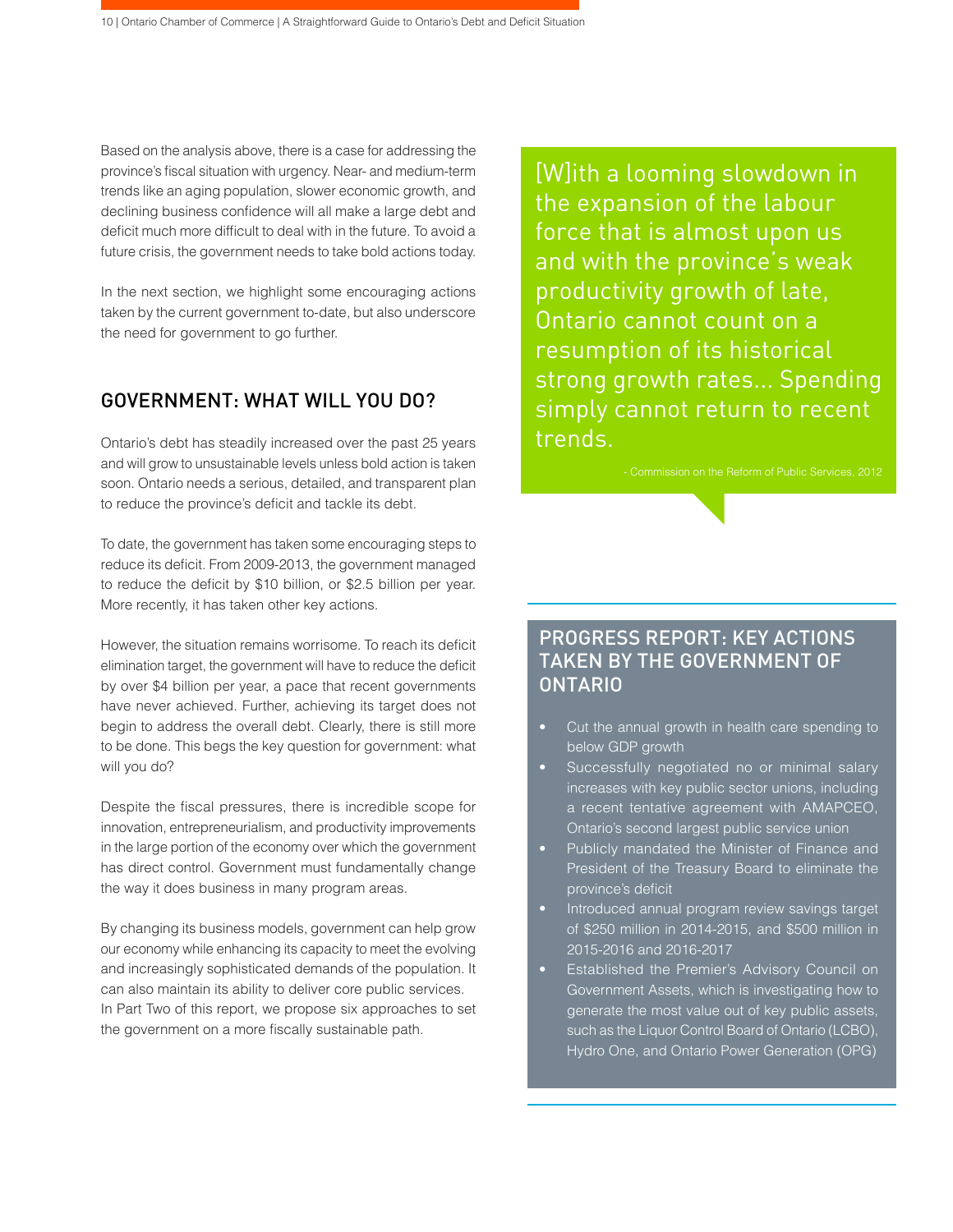# PART 2: SIX APPROACHES TO ACHIEVING FISCAL SUSTAINABILITY

Despite the province's current fiscal challenges, government has the ability to secure a more fiscally sustainable future if it takes action now.

In this section, we outline six approaches that the Government of Ontario should consider adopting as it wrestles with how to eliminate its deficit and begin paying down its debt. These approaches are not simply cost-cutting measures. They also focus on making public services more responsive to changing citizen expectations and generating a greater return on the

public's investment.

The approaches suggested in this section focus on government spending. The OCC and its membership feel that government must make a concerted effort to implement these approaches before considering tax increases. Government has a responsibility to improve the efficiency of its own operations before introducing across the board tax increases.

# PARTNER WANTED: THE FEDERAL ROLE IN ONTARIO'S RETURN TO BALANCE

This report focuses on the Government of Ontario's fiscal situation and the steps it must take to return it to balance and sustainability. However, it is important to highlight that the federal government must play a key role in this effort.

The way that the federal government allocates \$62.5 billion worth of transfers to other levels of government in Canada is a major disadvantage for Ontario (Government of Canada, 2014).

The gap between what Ontarians pay in federal taxes and what they receive in the form of program spending and transfers is \$11 billion, or 1.9 percent of the province's GDP (Zon, 2013). The gap results from an unprincipled allocation formula in transfers directly to the provincial government, such as in the Equalization program, and unprincipled allocation in transfers directly to individual Ontarians, such as in the Employment Insurance (EI) program.

Where federal spending on programs in the province falls short, the province is forced to divert its own resources to bridge funding gaps. For example, an unprincipled EI system that disadvantages Ontarians means that the provincial government has to spend more on social assistance programs to support out-of-work Ontarians. This increases spending pressure on a government in an already troubling fiscal situation.

More principled federal transfers would make a substantial contribution to Ontario's efforts to return to fiscal balance and sustainability.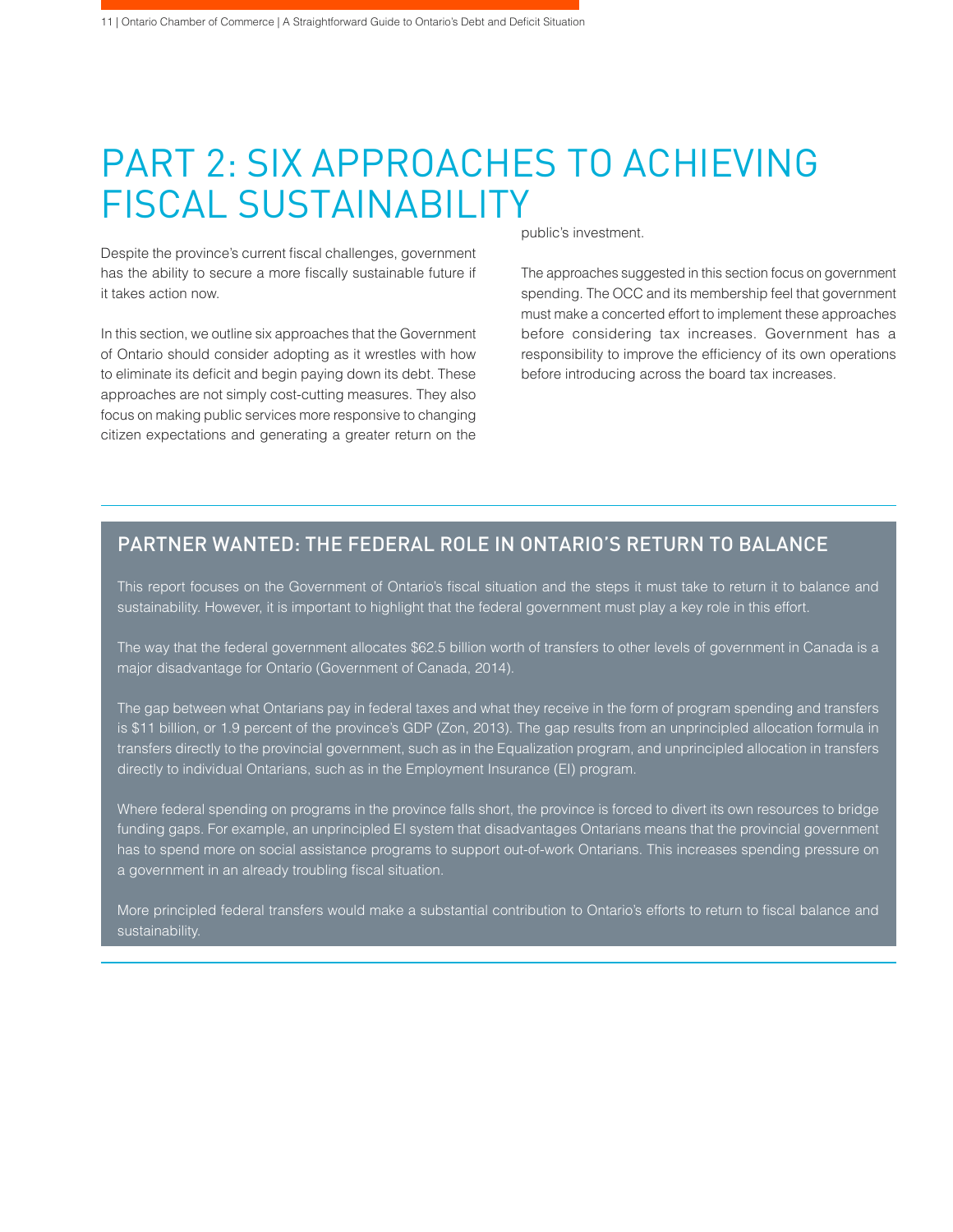# APPROACH #1: PROGRAM REVIEW

#### **WHAT IS A PROGRAM REVIEW?**

A program review is a government-wide effort to reduce its footprint by "ask[ing] questions not often posed in normal budgetary times" (Mowat Centre, 2010, 22). Among other questions, program reviews ask: "Should government be engaged in this activity? Is this policy accomplishing what we want? How do we know? Are there other programs across government that are duplicative?" (Ibid., 22).

### **WHAT DO PROGRAM REVIEWS ACCOMPLISH?**

Periodic program reviews ensure that government funds are being used efficiently and effectively. By answering the questions posed above, governments can redirect public resources away from non-essential programs and services, and toward core ones. Undertaking program reviews can also reveal opportunities to improve efficiency in program and service delivery (KPMG, 2009). If undertaken seriously, periodic program reviews can effectively reduce unnecessary government spending and increase the government's capacity in priority areas.

Program reviews are not, however, simply fiscal exercises. Periodically re-examining the programs, services, and operations of government ensures that these are aligned with citizens' expectations of government. In this way, program reviews can make government more effective and responsive. They can also be used to "rejuvenate the public service by eliminating unsuccessful programs and strengthening effective ones" (Ibid., 23).

In Ontario, a government-wide program review to determine how programs and services align with government priorities would help reduce spending, where appropriate, and achieve savings by identifying redundancies and inefficiencies. The Government of Ontario has already begun this process, with expenditure reviews starting in 2013-2014 and program review savings targets to 2016-2017.

That being said, savings targets for the government have been set to a maximum of \$500 million per year, which is less than one percent of the annual budget and far less than the \$4 billion per year needed to meet its 2017-2018 balancedbudget target. The OCC and its members advocate more ambitious targets coupled with transformational changes in the way government does business, some of which are outlined in this section.

#### **CASE STUDY: CANADA'S 1992-1997 PROGRAM REVIEW**

A commonly cited example of a successful program review, leading to a smaller government footprint, is Canada's 1992- 1997 program review (KPMG, 2009). During this review, the federal government eliminated a range of public services it had previously provided, cut all federal department budgets by 20 percent, on average, and reduced total government spending by 9 percent of GDP (Ibid.).

Many criticize the federal government's draconian cuts, particularly to federal transfers to provinces.

Further, the federal government failed a critical test of program review success. It did not sustain its spending reductions over the long-term. Indeed, spending quickly returned to pre-program review levels (Mowat Centre, 2010).

Program reviews must be accompanied by transformative actions in order to generate fiscal sustainability over the long-term.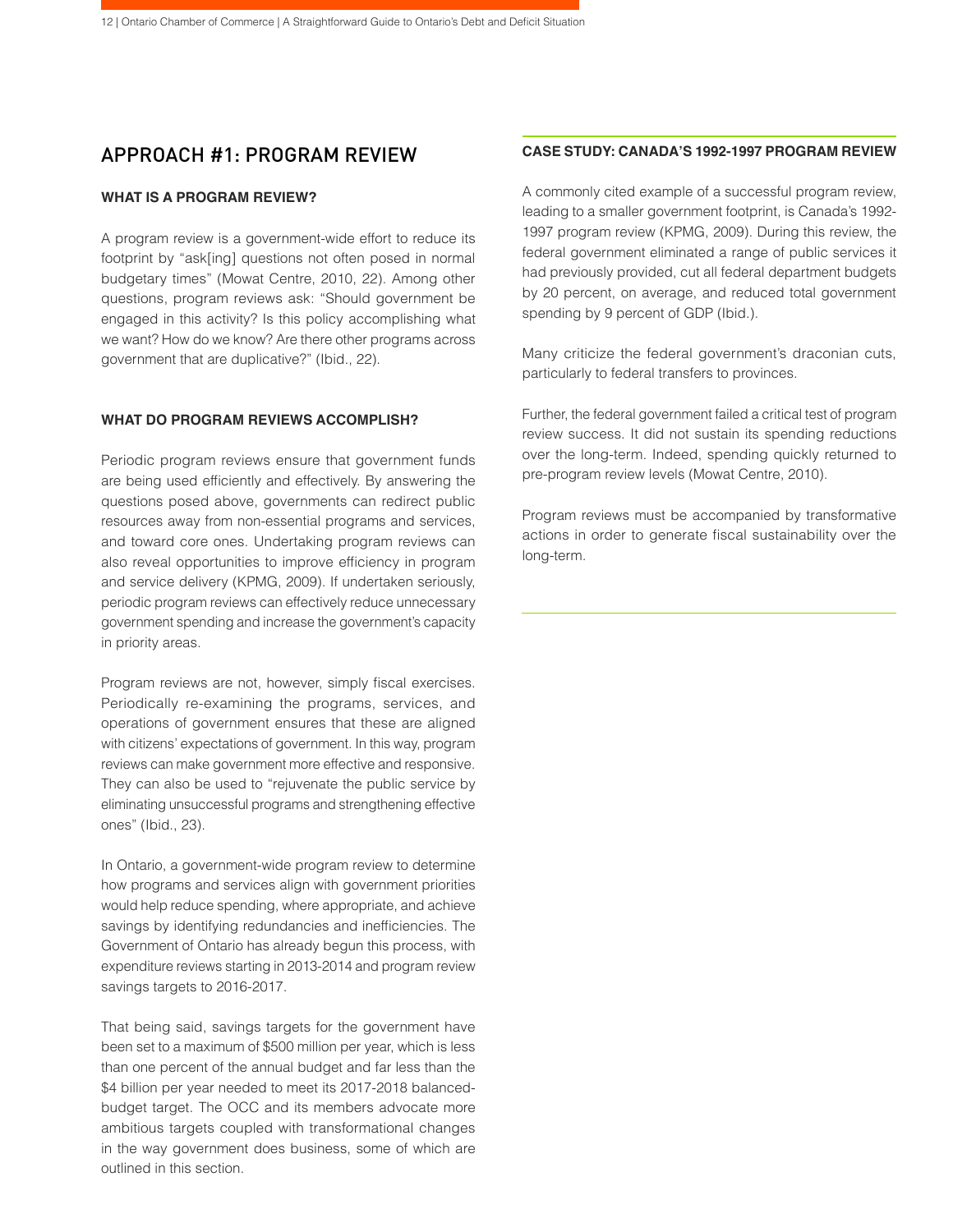# APPROACH #2: ALTERNATIVE SERVICE DELIVERY (ASD)

# **WHAT IS ASD?**

Alternative Service Delivery (ASD) refers to the process of public sector restructuring that transfers responsibility for the delivery of public services from government to outside organizations.

ASD and privatization are not the same. Privatization implies the transfer of ownership to the private sector, whereas ASD merely separates policy direction from the delivery of services and programs. Governments are still required to retain oversight, set policy, and define the desired outcomes and monitor progress.

ASD fails when government abdicates its oversight role. ASD succeeds when government builds up the capacity to oversee and monitor the arrangement.

Further, ASD fails when its sole goal is to tear up collective agreements and/or suppress wages.Partnership with public sector unions is critical for success.

# **WHAT DOES ASD ACCOMPLISH?**

Many governments around the world have used alternative models of service delivery as a mechanism for finding costsavings, while either sustaining or improving service quality and service levels. A study by the Serco Institute identifies average cost savings of around 20-30 percent in ASD efforts undertaken elsewhere (2007).

By opening up service delivery to the private and not-for-profit sectors, ASD models take advantage of market incentives to enhance productivity, achieve greater efficiencies, and harness new technology.

Beyond its fiscal benefits, ASD accomplishes many other public policy objectives:

- ASD enables government to leverage private sector investment to modernize the delivery of public services.
- ASD enables government to access new and innovative business models.
- ASD facilitates the commercialization of government intellectual property and business processes.

Utilizing ASD in specific services, such as the back-office reconciliation of Ontario Health Insurance Plan transactions and frontline services like ServiceOntario, can help the government save money while preserving (or even enhancing) its capacity to deliver valuable services.

#### **CASE STUDY: ONTARIO'S DRIVETEST**

In 1994, the provincial government implemented graduated licensing in Ontario, which effectively doubled the number of road tests that the Ministry of Transportation (MTO) needed to deliver. MTO lacked the capacity to handle the volume of tests—the Auditor General reported that wait times for road tests were greater than nine months. The government decided to seek an outside provider, who could deliver the service more efficiently.

In 2003, Serco, a large multinational service provider, won the contract in which it paid \$114 million upfront for the exclusive right to deliver Driver Examination Services for 10 years.

Under the agreement, Serco staff perform all driver examination operations. The 2003 contract included nearly 100 measured performance standards that Serco is required to meet, including an 85 percent customer satisfaction, a 20 minute maximum wait-time inside the DriveTest Centre, a six-week maximum wait to get a road test, and penalties of over \$3,000 for every error that MTO auditors find. Under this agreement, MTO provided most of the IT required to run the business.

In 2013, Serco was awarded another 10-year agreement to deliver these services. This second agreement included some changes, such as a smaller set of performance standards that were more focused on key outcomes rather than inputs. The new contract also allowed Serco to take responsibility for all of the customer and employee-facing technology, which will yield greater efficiency, service quality, and customer satisfaction. This contract model is currently yielding customer satisfaction rates above 90 percent.

More information on ASD, and its applicability and potential benefits for Ontario, can be found in the OCC's recent publications: Public Sector Problems, Private Sector Solutions and Unlocking the Public Service Economy in Ontario.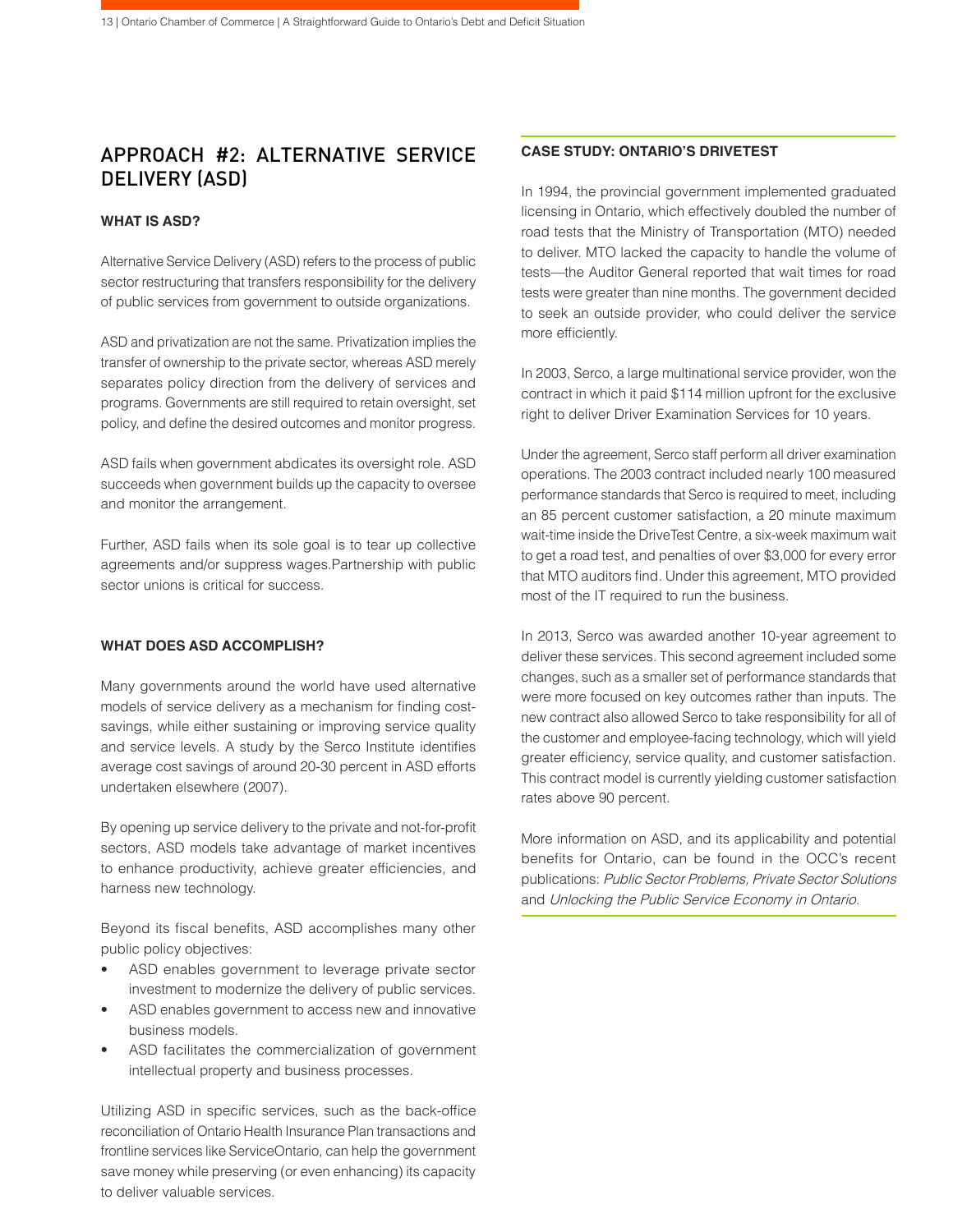# APPROACH #3: ASSET RECYCLING

### **WHAT IS ASSET RECYCLING?**

Asset recycling is a principle for public asset management that "requires governments to dispose of legacy assets to generate capital to invest in new assets or to refurbish existing infrastructure" (Fenn, 2014, 1). This approach to asset management uses the value of past public investments to fund new investment needs. By definition, asset recycling is not used to fund a government's day-to-day operations, or to temporarily reduce budget deficits.

Asset recycling has two primary stages. First, a government identifies and sells a public asset. The asset is sold because it "no longer need[s] hands-on government attention or no longer achieve[s] a priority public purpose" (Ibid., 21). Government may also decide that it is redundant to both regulate and own the asset. Second, the government uses those funds to invest in new or refurbished assets that "should be in the hands of government entities" or that require substantive public investment (Ibid.).

### **WHAT DOES ASSET RECYCLING ACCOMPLISH?**

Asset recycling forces governments to evaluate their portfolio of assets and understand the rationale for public ownership of those assets.

In Ontario, asset recycling could be one method of reducing the province's large infrastructure deficit, in the context of a reduced fiscal capacity. The value of the province's public assets was an estimated \$165 billion in 2013 (Ibid.). These include crown corporations like the Liquor Control Board of Ontario (LCBO), Ontario Lottery and Gaming Corporation (OLG), and Ontario Power Generation (OPG). Unlocking the value of some of these legacy assets, which may no longer have a clear rationale for direct government ownership, would be a significant financial resource for the province.

Asset recycling also accomplishes some other objectives. First, the province can leverage the value of its aging assets to make productivity-enhancing investments with a higher return on investment (as discussed earlier in this report). Second, asset recycling could provide a consistent stream of new investment opportunities for Ontario's pension funds, which have been active in investing in infrastructure assets abroad but not in Ontario (Ibid.).

#### **CASE STUDY: INFRASTRUCTURE AUSTRALIA**

Similar to Ontario and Canada, Australia is facing a significant infrastructure deficit in a context of tight fiscal constraints. As one solution to this problem, Infrastructure Australia (IA) supports the adoption of asset recycling in their asset management plans. Asset recycling was incorporated into IA's 2013 National Infrastructure Plan, and a \$5 billion Asset Recycling Initiative was included in the country's 2014-2015 budget, which provides financial incentives to states and territories that sell public assets to fund new infrastructure development.

Supporting these broad policy shifts have been local examples of successful asset recycling initiatives in the country. For example, in 2012, the New South Wales Government refinanced the Sydney Desalination Plant (Infrastructure Australia, 2012). Sydney Water signed a 50 year water supply agreement with the plant, with third-party independent regulation of prices.

This refinancing endeavour raised \$2.3 billion for the government, which exceeded the cost of building the plant by \$300 million (Ibid.). The New South Wales Government used this money to pay off the debt it incurred when building the plant, while investing the rest in new infrastructure projects, including roads, hospitals, and schools (Ibid.).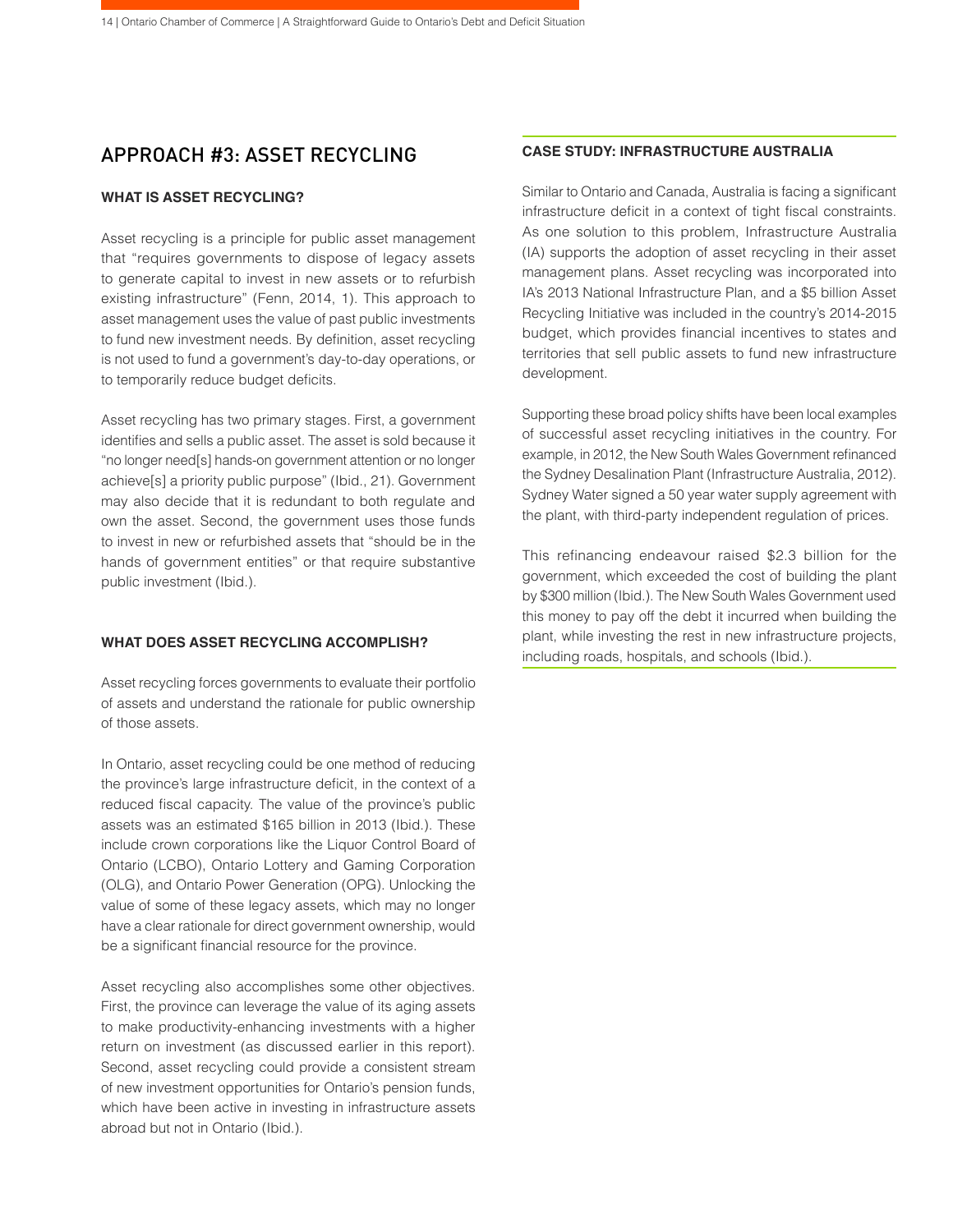# APPROACH #4: OUTCOMES-BASED INCENTIVES AND ACCOUNTABILITY IN THE PUBLIC SERVICE

### **WHAT IS IT?**

Closely linking incentives and accountability for public servants to specific outcomes can increase the efficiency of government, improve program and service quality, and help the government do more with less (Panchamia and Thomas, 2014).

### **WHAT DOES IT ACCOMPLISH?**

In Ontario, employee compensation accounts for over half of all program spending in the provincial government (program spending was \$116 billion in 2013-2014; Ontario Ministry of Finance, 2014a).

The Government of Ontario has already taken three steps to achieve real reductions in the growing cost of labour. First, since 2012, wage agreements for the Ontario Public Sector have been below the average of those of collective agreements in the private sector, Ontario municipalities, and the federal government (Ibid.). Second, the government has also negotiated contribution agreements with four pension plans, which will result in considerable reductions in future pension expenses to 2017-2018 (Ibid.). Third, the government has repeatedly cancelled or scaled back pay-for-performance increases for middle and senior management.

While these measures will reduce short-term labour costs for government, they will not necessarily translate into long-term cost savings, or a greater return on investment (Commission on the Reform of Ontario's Public Services, 2012). These actions are not intended to make the public service run better, they are only intended to make it cheaper.

If the government is to move toward fiscal sustainability, it will need to take steps to enhance its return on investment and ensure that desired outcomes are being achieved at the desired cost.

Public sector compensation is the most accessible tool to achieve this outcome. For example, instead of cancelling payfor-performance incentives, government should reinvigorate them for all levels of the public service and tie them to specific and measurable outcomes.

### **CASE STUDY: NEW ZEALAND'S "CHIEF EXECUTIVES"**

Since the 1980s, New Zealand has taken significant steps to reform the structure of its civil service. Most notably, the national government has recast the bureaucratic leaders of its departments as "Chief Executives", who sign five-year contracts to achieve specific operational outcomes.

Chief Executives are held to account on meeting the objectives set out in the contract, and their contract may not be renewed if those objectives are not reached. A Chief Executive who meets their targets has the option of renewing their contract for a shorter, three-year term. This allows for new talent to fill senior management roles in the public service on a regular basis (Lodge et al., 2013). Through the use of fixed-term and outcomes-based contracts, New Zealand has increased accountability within its government (Ibid.).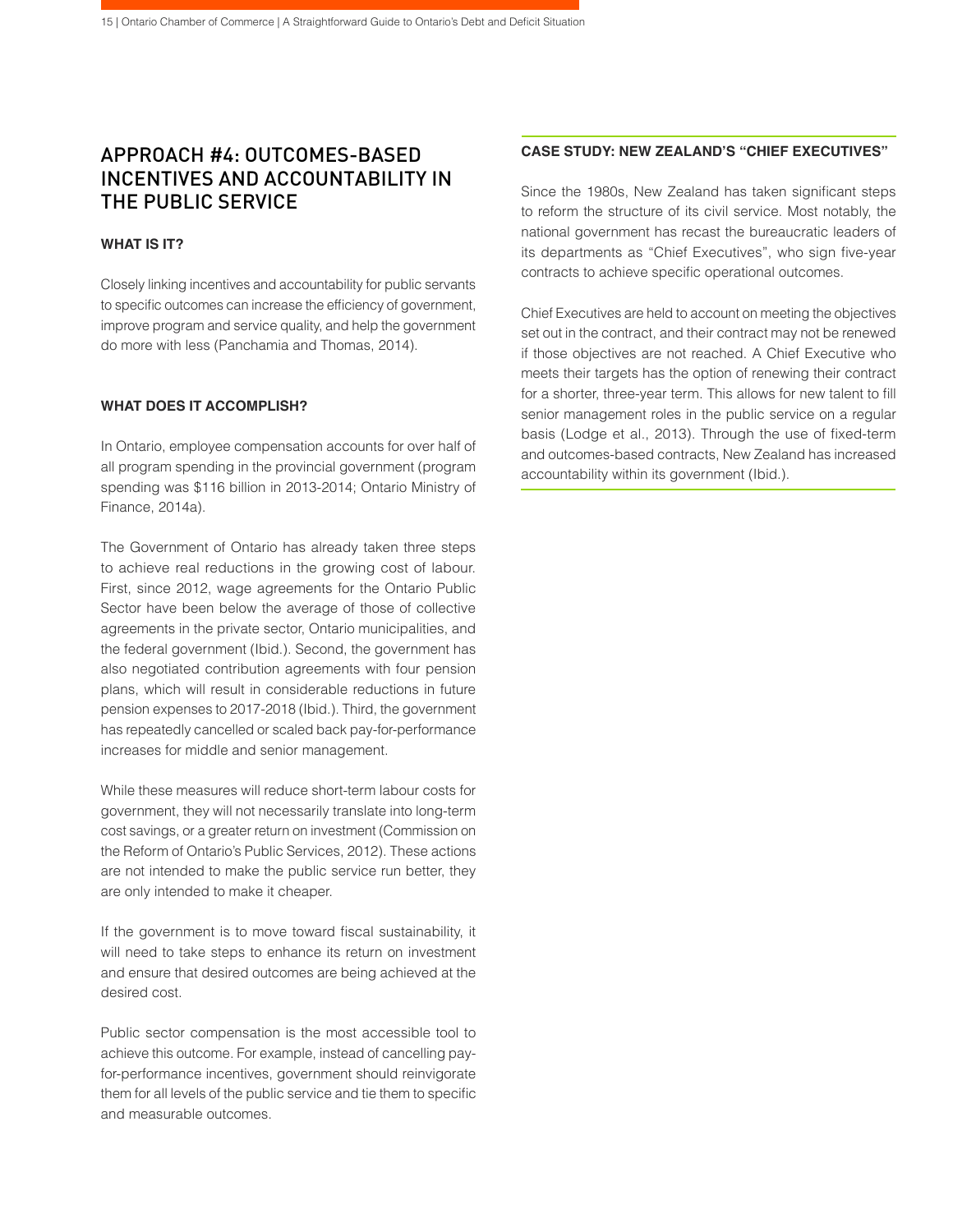# APPROACH #5: USER-PAY MODELS

# **WHAT IS USER-PAY?**

Adopting a user-pay model for government services means that "part or all of service operating costs are met by the end user" (Gold et al., 2011, 19). In other words, the government puts a price on a program or service. Depending on the price, user-pay can be used to partially or fully cover the cost to government of providing the service.

### **WHAT DOES USER-PAY ACCOMPLISH?**

In Ontario, adopting user-pay models for specific government services could be a method of maintaining current service levels and quality in the context of a reduced fiscal capacity and increased demand for services.

Currently, many government services in Ontario are funded entirely out of general revenue. This means that all citizens pay for these services, regardless of whether or not they use them. By appropriately applying user-pay to some of these services, government could continue to provide them, while reducing the amount of money it contributes. Proponents also argue that user fees help regulate and mitigate unnecessary or spurious demand and encourage more efficient use of public services (Ibid., 20).

However, putting a direct user cost onto a service will also create accessibility issues that would need to be incorporated into the design of such a scheme (see the subsequent discussion on means testing). Further, user pay models may not be appropriate for services where the public puts a high value on universal access.

# **CASE STUDY: TRANSPORT FOR LONDON'S 'CONGESTION CHARGE'**

In 2003, Transport for London (TfL), London's public transit agency, introduced a congestion charge in central London. The congestion charge acts as a user fee for roads in downtown London: during working hours, motorists are charged a tariff for bringing their vehicle into a designated area of the city (TfL, 2014). In 2003, the congestion charge was £3, and it has since increased to £11.50 today.

As a user pay scheme, the congestion charge has successfully acted to regulate the demand for road infrastructure (i.e. reduced congestion and encouraged other modes of transportation) and raise revenues for TfL to spend on other transit infrastructure improvements (TfL, 2008; KPMG, 2009). For example, in 2007-2008, net revenues from the congestion charge scheme were £137 million. TfL used the majority of these funds for transit improvements in Greater London, specifically bus operations (TfL, 2008).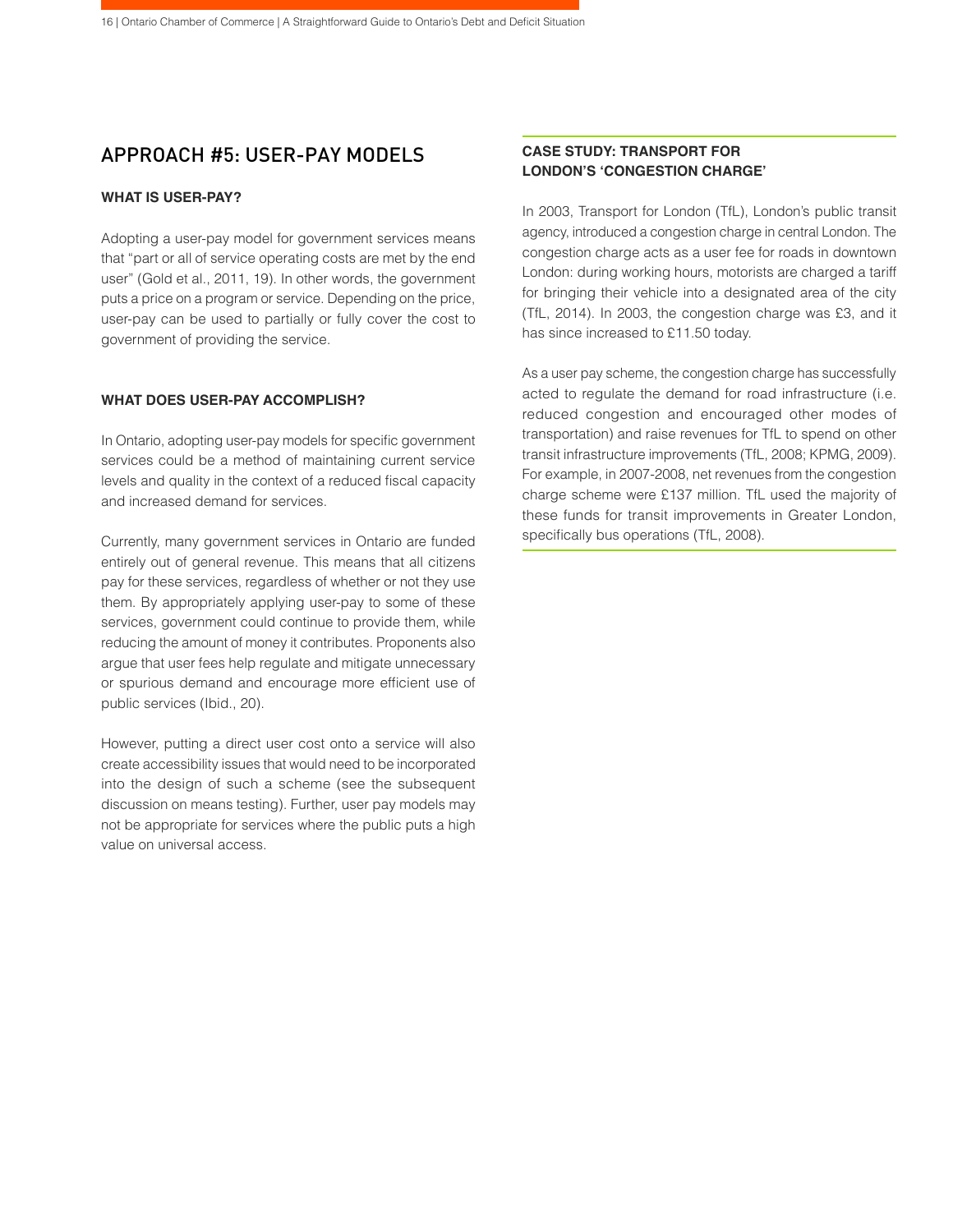# APPROACH #6: MEANS TESTING

#### **WHAT IS MEANS TESTING?**

Adding a means-testing provision to a service means that "recipients with greater means will be asked to make a greater contribution to the cost [of that service]..." (Department of Health and Ageing, 2012).

Many services and benefits in Ontario are currently available to all Ontarians at the same upfront cost (often at no charge), despite significant variation in people's financial means. Adding a means-testing provision to the price of a service takes into account an individual's 'ability to pay'.

### **WHAT DOES MEANS TESTING ACCOMPLISH?**

From a fiscal perspective, means testing can be a method by which government secures additional funds by reducing access for those with higher incomes. Individuals with greater means will pay more for a means-tested benefit or service. In this way, means-testing could be a method of maintaining a quality or level of service in the context of a large deficit.

By varying the cost of or access to a service based on means, it can also increase the efficiency and effectiveness of government spending. Means testing reduces spurious demand, thereby increasing access to those that require the service. Further, it is a lesser evil than reducing overall acess through broad service cuts.

# **CASE STUDY: AUSTRALIA – LIVING LONGER. LIVING BETTER.**

Many governments using means-testing schemes in their health care services. For example, in July 2014, the Australian Government integrated means-testing arrangements into residential aged care as part of its Living Longer. Living Better. reform package.

As part of this reform package, the government will reduce the amount it contributes toward the care and accommodation of individuals with greater financial means (Commonwealth of Australia, 2012; Department of Health and Aging, 2012) This is one strategy that Australia is taking to increase the sustainability of aged care, in the context of an aging population (Commonwealth of Australia, 2012).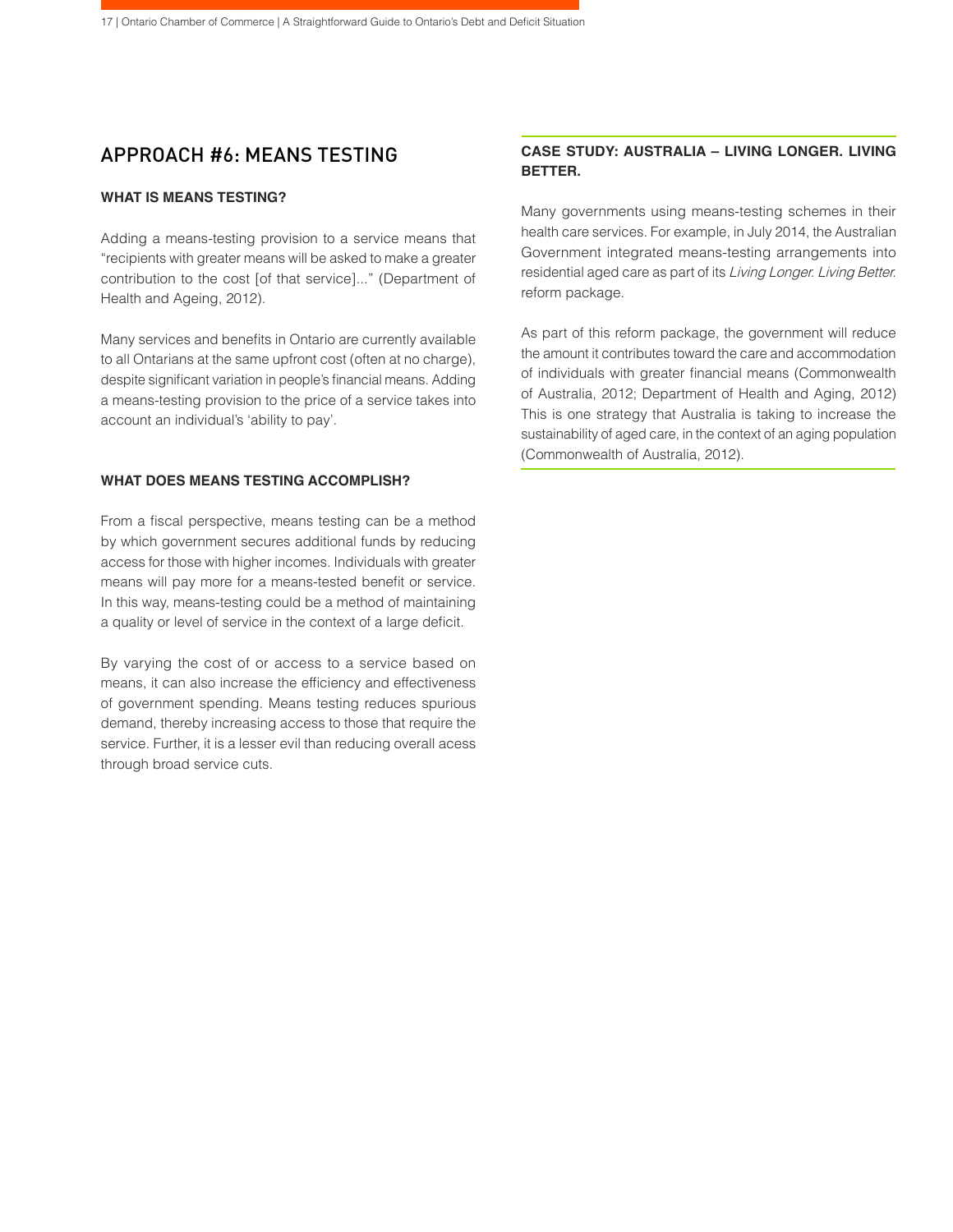# **CONCLUSION**

Ontario's current fiscal situation is not yet a crisis. However, Ontarians should be concerned about the direction in which the province is heading. Our large debt and deficit is creating a less-than-favourable business climate and reducing the government's ability to spend on key priorities.

In addition, increasing demand for some services, rising interest rates, and sluggish economic growth will squeeze our future budgets and make a large debt and deficit much more difficult to deal with. As a result, the fiscal choices that the government makes today will have a profound impact on the debt and deficit situation in the future.

We hope that his report sheds some light on the province's recent fiscal history and the potential consequences of a high debt load. We also hope that this report successfully demonstrates a need for urgency in dealing with the province's debt.

The approaches to reduce government spending, set out in this report, are drawn from successful examples both in Ontario and internationally. They offer an opportunity to reduce government spending and to reshape government programs and services to increase the public's return on investment.

Government has already taken some positive steps in this direction. By adopting these six approaches, the Government of Ontario can set the province on a path toward fiscal sustainability.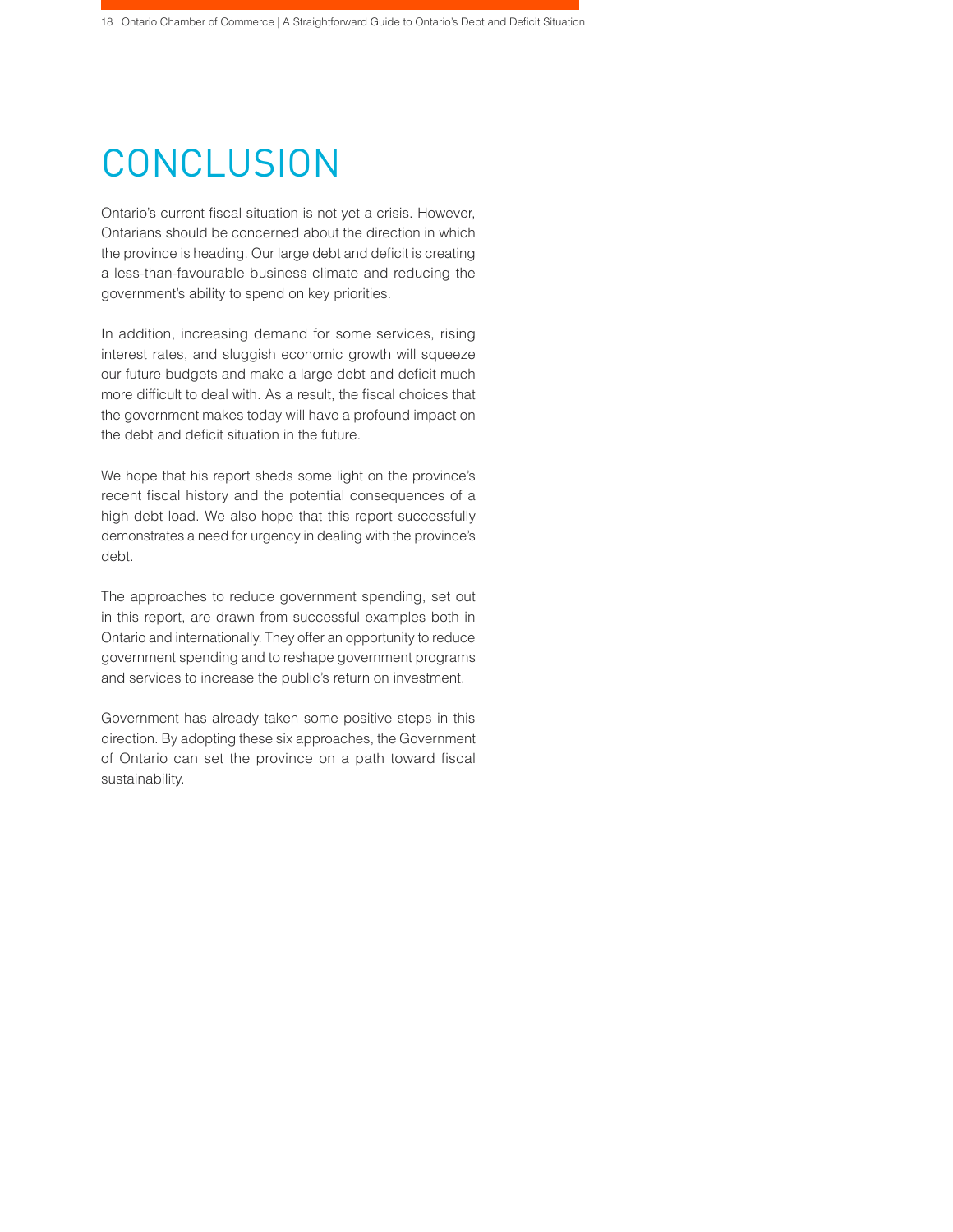# WORKS CITED

Antunes, P., Beckman, K., and J. Johnson. 2010. *The economic impact of public infrastructure in Ontario*. Conference Board of Canada. http://www.conferenceboard.ca/elibrary/abstract.aspx?did=3492

Boivin, J. 2012. *Aging gracefully: Canada's inevitable demographic shift*. Bank of Canada. http://www.bankofcanada.ca/2012/04/aginggracefully-canadas-inevitable/

Canadian Press. 2014. *Bank of Canada's Stephen Poloz says interest rates to remain low for years to come*. Financial Post. http:// business.financialpost.com/2014/04/24/bank-ofcanadas-stephen-poloz-says-interest-rates-toremain-low-for-years-to-come/

Commission on the Reform of Ontario's Public Services. 2012. *Public services for Ontarians: a path to sustainability and excellence*. http:// www.fin.gov.on.ca/en/reformcommission/ chapters/report.pdf

Commonwealth of Australia. 2012. *Living Longer. Living Better*. http://www.health.gov.au/ internet/publications/publishing.nsf/Content/ ageing-aged-care-reform-measures-toc

Department of Health and Ageing. 2012. *Living Longer Living Better – fairer means testing arrangements for residential care.*  Commonwealth of Australia.

Fenn, M. 2014. *Recycling Ontario's assets: a*  new framework for managing public finances. Mowat Centre. http://mowatcentre.ca/recyclingontarios-assets/

Gold, J., Mendelsohn, M., Hjartarson, J. and R. Shlozberg. 2011. *Fiscal sustainability & the future of public services: a shifting gears progress report*. Mowat Centre. http:// mowatcentre.ca/fiscal-sustainability-and-thefuture-of-public-spending/

Government of Canada. 2014. *2014-15 Estimates*. http://www.tbs-sct.gc.ca/ems-sgd/ me-bpd/20142015/me-bpd-eng.pdf

Infrastructure Australia. 2012. *Australia's public infrastructure: part of the answer to*  removing the infrastructure deficit. http://www. infrastructureaustralia.gov.au/publications/files/ Australias\_Public\_Infrastructure-Part\_of\_the\_ Answer\_to\_Removing\_the\_Infrastructure\_deficit. pdf

International Monetary Fund. 2014. *World Economic Outlook Database – April 2014*. http:// www.imf.org/external/pubs/ft/weo/2014/01/ weodata/index.aspx

KPMG. 2009. *Tough choices ahead: the future of the public sector.* https://www.kpmg.com/ CN/en/IssuesAndInsights/ArticlesPublications/ Documents/Future-of-the-publicsector-O-201002.pdf

Lodge, G., Kalitowski, S., Pearce, N. and R. Muir. 2013. *Accountability and responsiveness in the senior civil service: lessons from overseas*. Institute for Public Policy Research. https://www.gov.uk/government/publications/ accountability-and-responsiveness-in-thesenior-civil-service

Metrolinx. 2008. *Costs of road congestion in the Greater Toronto and Hamilton Area*. http:// www.metrolinx.com/en/regionalplanning/ costsofcongestion/ISP\_08-015\_Cost\_of\_ Congestion\_report\_1128081.pdf

Mowat Centre. 2010. *Shifting gears: paths*  to fiscal sustainability in Canada. http:// mowatcentre.ca/wp-content/uploads/ publications/16\_shifting\_gears\_paths\_to\_fiscal. pdf

Ontario Chamber of Commerce. 2014. *Beneath the surface: uncovering the economic potential of Ontario's Ring of Fire*. Ontario Chamber of Commerce. http://www.occ.ca/portfolio/beneaththe-surface-uncovering-the-economic-potentialof-ontarios-ring-of-fire/

Ontario Ministry of Finance. 2013. *Borrowing and Debt.*

Ontario Ministry of Finance. 2014a. *2014 Ontario Budget: Budget Papers*. http://www.fin. gov.on.ca/en/budget/ontariobudgets/2014/

Ontario Ministry of Finance. 2014b. *Ontario Economic Accounts*. http://www.fin.gov.on.ca/ en/economy/ecaccts/

Ontario Ministry of Finance, 2014c. *Ontario's long-term report on the economy*. http://www.fin. gov.on.ca/en/economy/ltr/

Ontario Ministry of Finance. 2014d. P*ublic Accounts of Ontario 2013-14*. http://www.fin.gov. on.ca/en/budget/paccts/2014/

Ontario Ministry of Infrastructure. 2011. *Building together: jobs & prosperity for Ontarians*. http:// www.moi.gov.on.ca/en/infrastructure/building\_ together/plan.asp

Panchamia, N. and P. Thomas. 2014. *Civil service reform in the real world: patterns of success in UK civil service reform.* Institute for Government. http://www. instituteforgovernment.org.uk/sites/default/files/ publications/260314%20CSRW%20-%20final. pdf

Scarth, W. 2014. *User discretion advised:*  fiscal consolidation and the recovery. C.D. Howe Institute. http://www.cdhowe.org/pdf/ Commentary\_412.pdf

Simpson, J. 2012. We're still fighting a recession *hangover.* The Globe and Mail. http://www. theglobeandmail.com/globe-debate/were-stillfighting-a-recession-hangover/article627606/

Statistics Canada. *Table 051-0001 - Estimates of population, by age group and sex for July 1, Canada, provinces and territories, annual (persons unless otherwise noted)*, CANSIM (database). (accessed: 2014-09-18)

Stewart, M. and D. Fields. 2014. *Budget Analysis: May 1, 2014. An activist Ontario budget, but balanced budget remains elusive*. Conference Board of Canada. http://www. conferenceboard.ca/topics/economics/budgets/ ontario\_2014.aspx

TD Economics. 2014. *Government budget balances and net debt*. http://www.td.com/ document/PDF/economics/budgets/gov\_ budget\_20140604.pdf

The Serco Institute. 2007. *Competitive edge: does contestability work?* http://www.serco-ap. com.au/media/78821/competitive\_edge.pdf

Transport for London (TfL). 2008. *Central London congestion charging: impacts monitory sixth annual report, July 2008*. https:// www.tfl.gov.uk/cdn/static/cms/documents/ central-london-congestion-charging-impactsmonitoring-sixth-annual-report.pdf

Transport for London (TfL). 2014. *Congestion charge factsheet*. http://www.tfl.gov.uk/cdn/ static/cms/documents/congestion-chargefactsheet.pdf

Zon, N. 2013. *Filling the gap: measuring Ontario's balance with the federation*. Mowat Centre. http://mowatcentre.ca/wp-content/ uploads/publications/62\_filling\_the\_gap.pdf